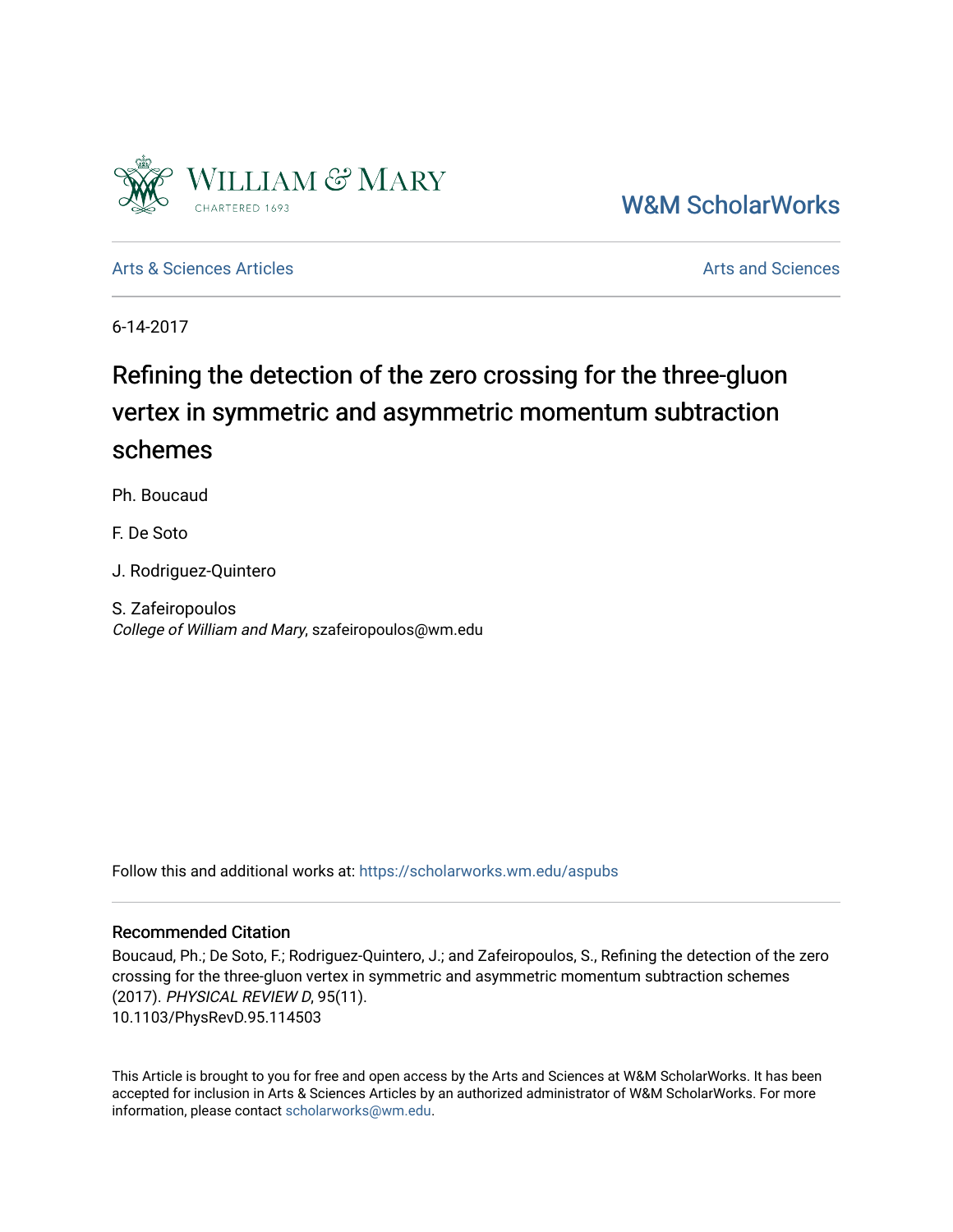

# CHORUS

This is the accepted manuscript made available via CHORUS. The article has been published as:

# Refining the detection of the zero crossing for the threegluon vertex in symmetric and asymmetric momentum subtraction schemes

Ph. Boucaud, F. De Soto, J. Rodríguez-Quintero, and S. Zafeiropoulos Phys. Rev. D **95**, 114503 — Published 14 June 2017 DOI: [10.1103/PhysRevD.95.114503](http://dx.doi.org/10.1103/PhysRevD.95.114503)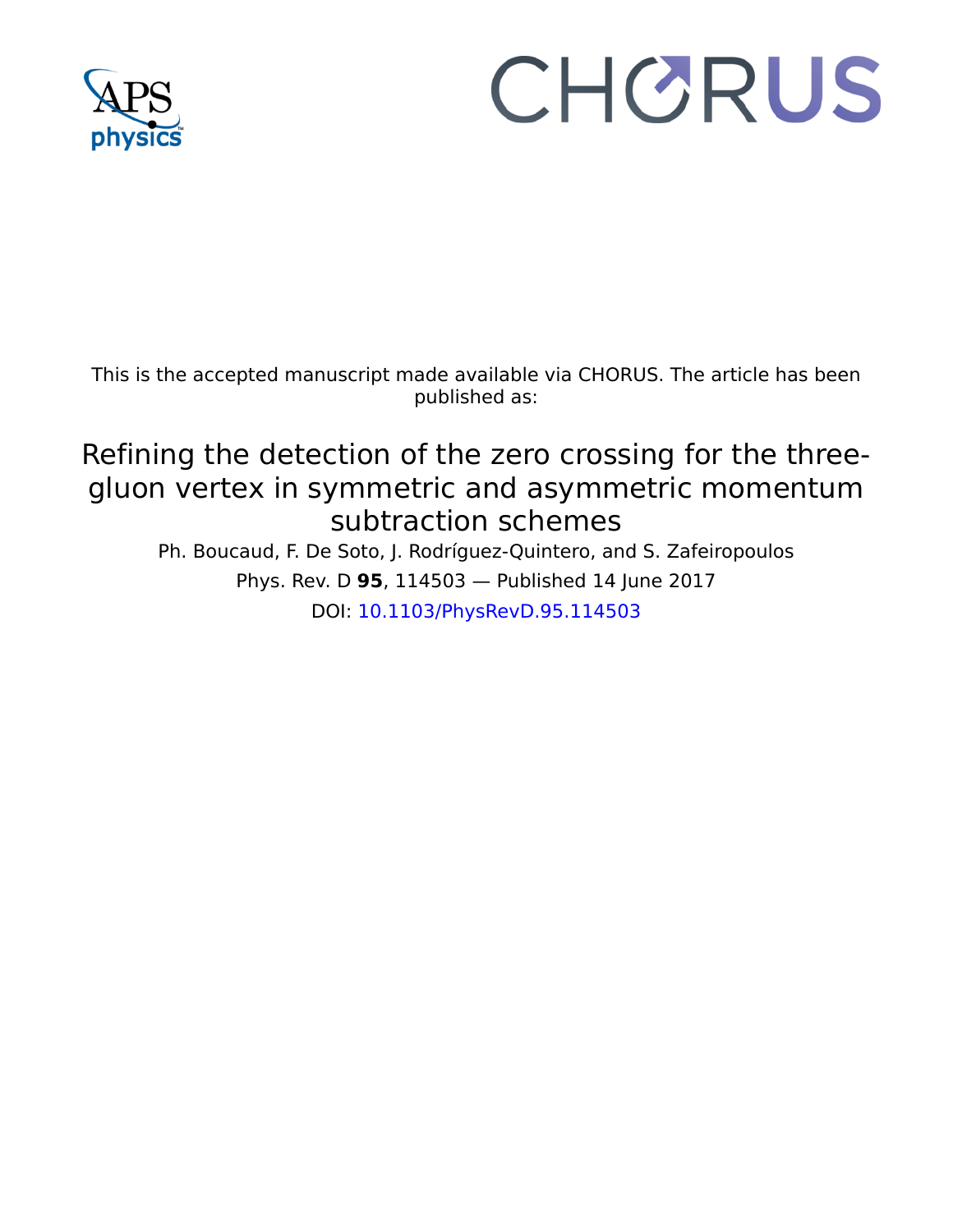### Refining the detection of the zero crossing for the three-gluon vertex in symmetric and asymmetric momentum subtraction schemes

Ph. Boucaud,<sup>1</sup> F. De Soto,<sup>2</sup> J. Rodríguez-Quintero,<sup>3,4</sup> and S. Zafeiropoulos<sup>5,6</sup>

<sup>1</sup> Laboratoire de Physique Théorique (UMR8627), CNRS,

Univ. Paris-Sud, Université Paris-Saclay, 91405 Orsay, France

 $^{2}Dpto.$  Sistemas Físicos, Químicos y Naturales, Univ. Pablo de Olavide, 41013 Sevilla, Spain

 $\beta^3$ Department of Integrated Sciences; University of Huelva, E-21071 Huelva; Spain.

<sup>4</sup>CAFPE, Universidad de Granada, E-18071 Granada, Spain

<sup>5</sup>Department of Physics, College of William and Mary, Williamsburg, VA 23187-8795, USA

6 Jefferson Laboratory, 12000 Jefferson Avenue, Newport News, VA 23606, USA

This article reports on the detailed study of the three-gluon vertex in four-dimensional  $SU(3)$ Yang-Mills theory employing lattice simulations with large physical volumes and high statistics. A meticulous scrutiny of the so-called symmetric and asymmetric kinematical configurations is performed and it is shown that the associated form-factor changes sign at a given range of momenta. The lattice results are compared to the model independent predictions of Schwinger-Dyson equations and a very good agreement among the two is found.

PACS numbers: 12.38.Aw, 12.38.Lg

#### I. INTRODUCTION

The theory describing the strong interactions, Quantum Chromodynamics (QCD), is essentially a quantum field theory based on a local non-abelian gauge theory which, in its infrared (IR) sector, possesses a very rich and intricate structure controlling its low-momentum dynamics. Phenomena such as confinement and chiral symmetry breaking, and hence the origin of most of the baryonic mass, clearly root in the IR sector of the theory. The understanding of this IR dynamics is crucial and, indeed, it has been very much boosted in the last few years, mainly due to very careful and detailed studies of the fundamental Green's functions of the theory in both lattice [1–8] and continuum QCD [9–30]. It is not worthless reminding here that those fundamental Green's functions are essential building blocks in the construction of any proper symmetry-preserving truncation of Schwinger-Dyson equations (SDEs) in order to define a tractable continuum bound-state problem able to reproduce the observable properties of hadrons[14, 31–38].

The endeavors in obtaining two-point Green's function from large-volume lattice simulations [4–8] crystallized in our current well-known picture about the infrared finiteness of both the gluon propagator and ghost dressing function. This picture has been consistently interpreted by using a variety of different approaches, such as the socalled refined Gribov-Zwanziger scenario [22, 23], effective descriptions based on the Curci-Ferrari model [39, 40] or SDEs under different truncation schemes [9–13]. In particular, one of the approaches within this last class [9] is based on the combination of the pinch technique (PT) and the background field method (BFM). This latter PT-BFM framework [41] allows for a systematical rearranging of classes of diagrams in the nonperturbative expansion for the SDEs, leading to modified Green's functions obeying linear (abelian-like) Slavnov-Taylor identities (STI). A subtle realization of the Schwinger mechanism, within this framework, takes place and endows the gluon with an effective –dynamically acquired– mass [42–45]. Furthermore, a profound connection emerges between the massless nature of the ghost propagator, the very deep IR behavior of the gluon and zero-momentum divergences of the three-gluon vertex that should be observed in some particular kinematic limits [46]. The latter is valid in the Landau gauge in three as well as four dimensions. The entanglement of these features stems precisely from how the mass-generation mechanism does remain transparent for the ghosts which, contrarily to the gluons, appear to flow in the quantum loops without the IR "protection" of a running mass. As a consequence of this, some of the form factors of the nonperturbative three-gluon vertex appear to be dominated in the IR by the nonperturbative ghost-loop contribution, taking negative values and diverging at vanishing momentum, precisely as a logarithm in four dimensions [46]. Hence, they change sign at a zero crossing which takes place in the IR.

The same IR pattern has been also claimed by independent SDE analysis, employing various approaches and truncation schemes, in the three-gluon [40, 46–50] and four-gluon [51, 52] sectors; although the zero crossing is predicted to happen at such a low momentum that it is hard to be revealed by realistic lattice QCD simulations. Some studies in an  $SU(2)$  lattice gauge theory had shown this expected pattern for the three-gluon vertex to emerge in three dimensions but failed to be conclusive in four  $[1, 2]$ ; and, very recently, two independent investigations [53, 54] in  $SU(3)$  have provided with a preliminary confirmation for this to happen for the three-gluon vertex also in four dimensions.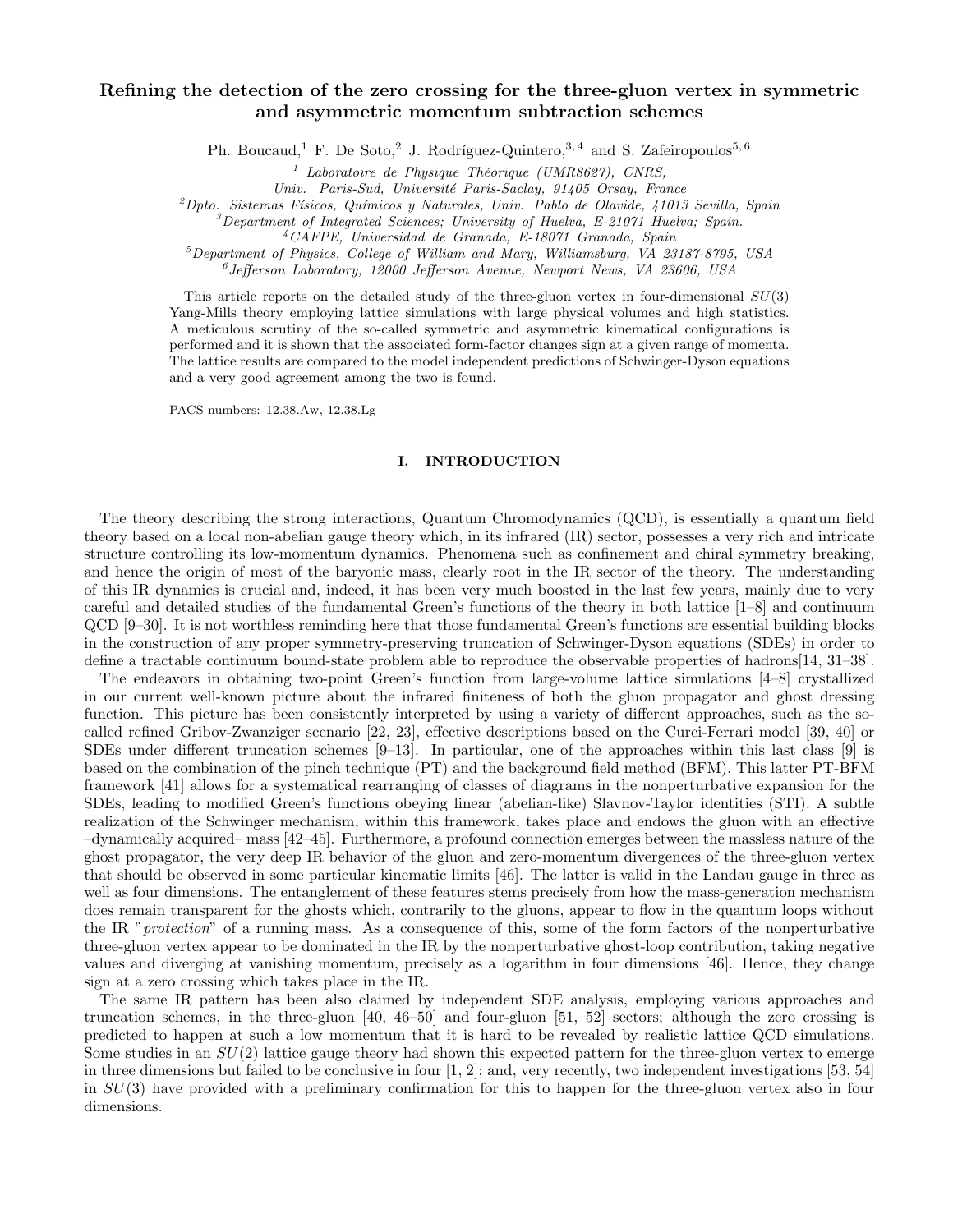In this article, we aimed at the completion of the preliminary work presented in [53] by largely increasing the statistics –the number of gauge-field configurations as well as the number of different lattice set-ups– and by performing a more elaborated and refined analysis, based on the SDE interpretation of the IR three-gluon behavior, intended to a better detection of the zero crossing and to solidify our theoretical understanding of its happening. To this purpose, we have performed  $SU(3)$  simulations in large four-dimensional volumes with two lattice actions (Wilson-plaquette and tree-level Symanzik), computed the three-gluon Green's function and projected out the relevant form factor in two different kinematical configurations. We have introduced all the definitions and carefully described the procedure for the extraction of the form factors from the nonperturbative lattice Green's functions, the renormalization scheme and the connection with the running strong coupling in section II. The section III is devoted to provide with the details of the simulations, the lattice actions and set-ups, and to display the results for the running strong coupling and the form factors. The analysis of the lattice results can be found in section IV, where we also discuss their interpretation; and, finally, we conclude in section V.

#### II. THE THREE-GLUON GREEN'S FUNCTION AND THE RUNNING COUPLING

#### A. Definitions of the connected and 1-PI vertex functions

Let us first define the connected three-gluon vertex as the correlation function of the following gauge fields,  $\widetilde{A}$ , taken in Fourier space at the three momenta p, q and r, such that  $p+q+r=0$ ,

$$
\mathcal{G}^{abc}_{\alpha\mu\nu}(p,q,r) = \langle \widetilde{A}^a_\mu(p) \widetilde{A}^b_\nu(q) \widetilde{A}^c_\rho(q) \rangle = f^{abc} \mathcal{G}_{\alpha\mu\nu}(p,q,r) \tag{2.1}
$$

where the sub (super) indices are Lorentz (color) ones and the average  $\langle \cdot \rangle$  indicates functional integration over the gauge space. For the sake of convenience, we will work in the Landau gauge, in which only the projection onto the totally antisymmetric color tensor,  $f^{abc}$ , survives for the three-gluon Green's function, making Eq. (2.1) plainly general. In terms of the usual 1-particle irreducible (1-PI) vertex function, Γ, and the gluon propagator

$$
\Delta_{\mu\nu}^{ab}(p) = \langle \widetilde{A}_{\mu}^{a}(p)\widetilde{A}_{\nu}^{b}(-p)\rangle = \Delta(p^{2})\delta^{ab}P_{\mu\nu}(p) , \qquad (2.2)
$$

with  $P_{\mu\nu}(p) = \delta_{\mu\nu} - p_{\mu}p_{\nu}/p^2$ , the three-gluon Green's function can be recast as

$$
\mathcal{G}^{abc}_{\alpha\mu\nu}(p,q,r) = gf^{a'b'c'}\Gamma_{\alpha'\mu'\nu'}(p,q,r)\ \Delta_{\alpha'\alpha}^{a'a}(p)\Delta_{\mu'\mu}^{b'b}(q)\ \Delta_{\nu'\nu}^{c'c}(r) \tag{2.3}
$$

$$
= gf^{abc}\Gamma_{\alpha'\mu'\nu'}(p,q,r)\Delta(p^2)\Delta(q^2)\Delta(r^2)P_{\alpha'\alpha}(p)P_{\mu'\mu}(q)P_{\nu'\nu}(r) ; \qquad (2.4)
$$

where g is the strong coupling constant. Thus, the vertex function  $\mathcal{G}_{\alpha\mu\nu}$ , introduced in Eq. (2.1), can be easily seen in Eq. (2.4) to read in terms of gluon dressing functions and transversal projectors such that the transversality condition

$$
p_{\alpha} \mathcal{G}_{\alpha\mu\nu}(p,q,r) = q_{\mu} \mathcal{G}_{\alpha\mu\nu}(p,q,r) = r_{\nu} \mathcal{G}_{\alpha\mu\nu}(p,q,r) = 0 \tag{2.5}
$$

is made clearly apparent. A basis of four tensors can generally describe the subspace where the vertex function  $\mathcal{G}_{\alpha\mu\nu}$ is embedded[46, 49, 55]. However, in what follows, we will specialize in two particular momenta configurations for the three-gluon vertex which, from now on, will be called 'symmetric' and 'asymmetric'. The first one corresponds to the case defined by  $p^2 = q^2 = r^2$  and  $p \cdot q = p \cdot r = q \cdot r = -p^2/2$ , in which the subspace of the totally transverse tensors, observing Eq. (2.5), has dimension two. Hence a basis is made by only two tensors, namely

$$
\lambda_{\alpha\mu\nu}^{\text{tree}}(p,q,r) = \Gamma_{\alpha'\mu'\nu'}^{(0)}(p,q,r) P_{\alpha'\alpha}(p) P_{\mu'\mu}(q) P_{\nu'\nu}(r) ,
$$
\n
$$
\lambda_{\alpha\mu\nu}^{\text{S}}(p,q,r) = \frac{(p-q)_{\nu}(q-r)_{\alpha}(r-p)_{\mu}}{p^2} ,
$$
\n(2.6)

where  $\Gamma^{(0)}_{\alpha\mu\nu}(p,q,r) = \delta_{\alpha\mu}(p-q)_{\nu} + \delta_{\mu\nu}(q-r)_{\alpha} + \delta_{\nu\alpha}(r-p)_{\mu}$  stands for the perturbative tree-level tensor of the three-gluon vertex; and one can write

$$
\mathcal{G}_{\alpha\mu\nu}(p,q,r) = T^{\text{sym}}(p^2) \lambda^{\text{tree}}_{\alpha\mu\nu}(p,q,r) + S^{\text{sym}}(p^2) \lambda^{\text{S}}_{\alpha\mu\nu}(p,q,r) . \qquad (2.7)
$$

Now, taking advantage of that the transverse projector acts over the subspace defined by the basis (2.6) as the identity,

$$
\lambda_{\alpha'\mu'\nu'}^{\text{tree}}(p,q,r)P_{\alpha'\alpha}(p)P_{\mu'\mu}(q)P_{\nu'\nu}(r) = \lambda_{\alpha\mu\nu}^{\text{tree}}(p,q,r) \n\lambda_{\alpha'\mu'\nu'}^{\text{S}}(p,q,r)P_{\alpha'\alpha}(p)P_{\mu'\mu}(q)P_{\nu'\nu}(r) = \lambda_{\alpha\mu\nu}^{\text{S}}(p,q,r) ,
$$
\n(2.8)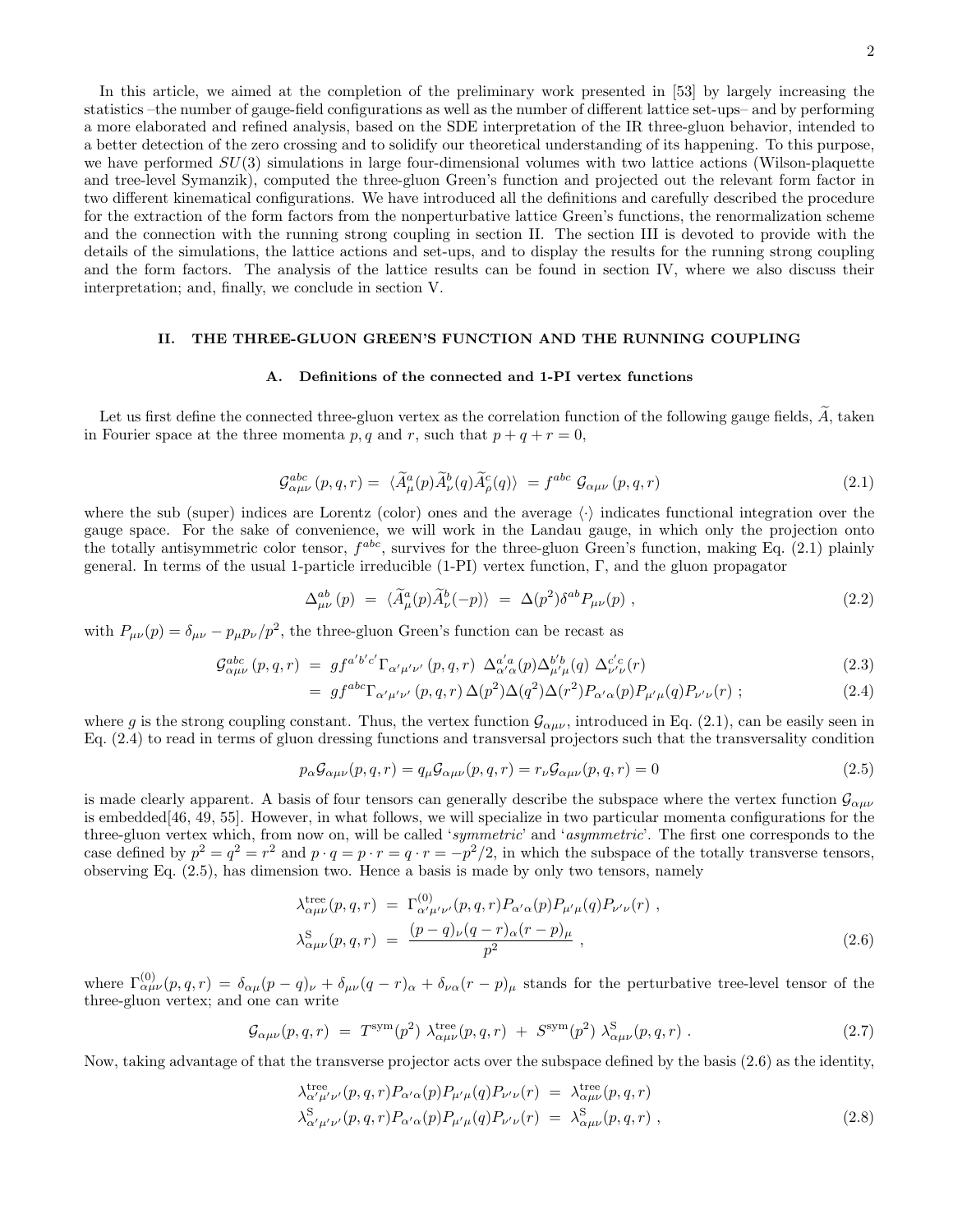Eq. (2.7) can be rewritten as

$$
\mathcal{G}_{\alpha\mu\nu}(p,q,r) = \left(T^{\text{sym}}(p^2)\lambda^{\text{tree}}_{\alpha'\mu'\nu'}(p,q,r) + S^{\text{sym}}(p^2)\lambda^{\text{S}}_{\alpha'\mu'\nu'}(p,q,r)\right) \nP_{\alpha'\alpha}(p)P_{\mu'\mu}(q)P_{\nu'\nu}(r) ,
$$
\n(2.9)

that, compared to Eq. (2.4), leads to the following decomposition for the transverse 1-PI vertex function

$$
g\Gamma_{\alpha\mu\nu}(p,q,r) = \frac{T^{\text{sym}}(p^2)}{\Delta^3(p^2)} \lambda^{\text{tree}}_{\alpha\mu\nu}(p,q,r) + \frac{S^{\text{sym}}(p^2)}{\Delta^3(p^2)} \lambda^{\text{S}}_{\alpha\mu\nu}(p,q,r) \tag{2.10}
$$

$$
= g\Gamma_T^{\text{sym}}(p^2) \; \lambda_{\alpha\mu\nu}^{\text{tree}}(p,q,r) \; + \; g\Gamma_S^{\text{sym}}(p^2) \; \lambda_{\alpha\mu\nu}^{\text{S}}(p,q,r) \; . \tag{2.11}
$$

Thus, focusing on the form factor for the tree-level tensor, we get

$$
T^{\text{sym}}(p^2) = g\Gamma_T^{\text{sym}}(p^2)\Delta^3(p^2) \tag{2.12}
$$

where, in particular, the  $T^{sym}(p^2)$  form factor can be projected out through

$$
T^{\text{sym}}(p^2) = \frac{\mathcal{G}_{\alpha\mu\nu}(p,q,r)\mathcal{W}_{\alpha\mu\nu}(p,q,r)}{\mathcal{W}_{\alpha\mu\nu}(p,q,r)\mathcal{W}_{\alpha\mu\nu}(p,q,r)}
$$
(2.13)

with

$$
\mathcal{W}_{\alpha\mu\nu}(p,q,r) = \lambda_{\alpha\mu\nu}^{\text{tree}}(p,q,r) + \frac{1}{2} \lambda_{\alpha\mu\nu}^{\text{S}}(p,q,r) \tag{2.14}
$$

The second special momenta configuration that we will focus our attention on, is the so-called 'asymmetric' one, and is defined by taking the  $p \to 0$  limit, while keeping at the same time the condition  $q^2 = r^2 = -q \cdot r$ . In this case, in the Landau gauge, only one transverse tensor can be constructed and it appears to be the  $p \to 0$  limit of the tree-level one

$$
\lambda_{\alpha\mu\nu}^{\text{tree}}(0,q,-q) \ = \ \Gamma_{\alpha\mu'\nu'}^{(0)}(0,q,-q) P_{\mu'\mu}(q) P_{\nu'\nu}(q) \ = \ 2 \ q_{\alpha} P_{\mu\nu}(q) \ . \tag{2.15}
$$

It is straightforward to notice that the second tensor in Eq. (2.6),  $\lambda_{\alpha\mu\nu}^{S}$ , is only transverse if the 'symmetric' condition  $p^2 = q^2 = r^2$  is met. This is clearly not the case when the 'asymmetric' configuration of momenta is considered and, indeed, the  $p \to 0$  limit of this second tensor would result in a totally longitudinal structure,  $\lambda_{\alpha\mu\nu}^{S} \sim q_{\alpha}q_{\mu}q_{\nu}$ .

Thus, we are left with a single form factor that can be projected out through

$$
T^{\text{asym}}(q^2) = \frac{\mathcal{G}_{\alpha\mu\nu}(0, q, -q)\mathcal{W}_{\alpha\mu\nu}(0, q, -q)}{\widetilde{\mathcal{W}}_{\alpha\mu\nu}(0, q, -q)\widetilde{\mathcal{W}}_{\alpha\mu\nu}(0, q, -q)}
$$
(2.16)

where now

$$
\widetilde{\mathcal{W}}_{\alpha\mu\nu}(0,q,-q) = \lambda_{\alpha\mu\nu}^{\text{tree}}(0,q,-q) . \qquad (2.17)
$$

This form factor relates with the 1-PI vertex function as follows

$$
T^{\text{asym}}(q^2) = g\Gamma_T^{\text{asym}}(q^2)\Delta(0)\Delta^2(q^2) , \qquad (2.18)
$$

where the  $p \to 0$  limit brings here a dressing function evaluated at vanishing momentum that, as will be seen below, appears to be the source of additional statistical noise in extracting a nonperturbative signal for the form factor via Eq. (2.16) from lattice QCD.

#### B. The R-projector

Aiming at a direct comparison with the lattice estimates for the three-gluon vertex given in refs. [1, 2], the authors of ref. [46] define a particular quantity projected out through the so-called R-projector (constructed with the tree-level tensor,  $\Gamma^{(0)}$ ),

$$
R(p^2) = \frac{g\Gamma^{(0)}_{\alpha\mu\nu}(p,q,r)\mathcal{G}_{\alpha\mu\nu}(p,q,r)}{\sigma\Gamma^{(0)}_{\alpha\mu\alpha}(\rho_{\alpha\alpha}(\rho_{\alpha})\Lambda(\rho_{\alpha}^{2})\mathcal{P}_{\mu\nu}(\rho_{\alpha})\Lambda(\rho_{\alpha}^{2})\Lambda(\rho_{\alpha}^{2})\mathcal{P}_{\mu\nu}(\rho_{\alpha})\sigma\Gamma^{(0)}(\rho_{\alpha\alpha}(\rho_{\alpha}^{2}))} \tag{2.19}
$$

$$
g\Gamma_{\alpha\mu\nu}^{(0)}(p,q,r)P^{\alpha\alpha'}(p)\Delta(p^2)P^{\mu\mu'}(q)\Delta(q^2)\Delta(r^2)P^{\nu\nu'}(r)g\Gamma_{\alpha'\mu'\nu'}^{(0)}(p,q,r)
$$
  
= 
$$
\Gamma_{\alpha\mu\nu}^{(0)}(p,q,r)P^{\alpha\alpha'}(p)P^{\mu\mu'}(q)P^{\nu\nu'}(r)\Gamma_{\alpha'\mu'\nu'}(p,q,r)
$$
 (2.20)

$$
= \frac{\Gamma_{\alpha\mu\nu}(p,q,r)^2}{\Gamma_{\alpha\mu\nu}^{(0)}(p,q,r)P^{\alpha\alpha'}(p)P^{\mu\mu'}(q)P^{\nu\nu'}(r)\Gamma_{\alpha'\mu'\nu'}^{(0)}} \,, \tag{2.20}
$$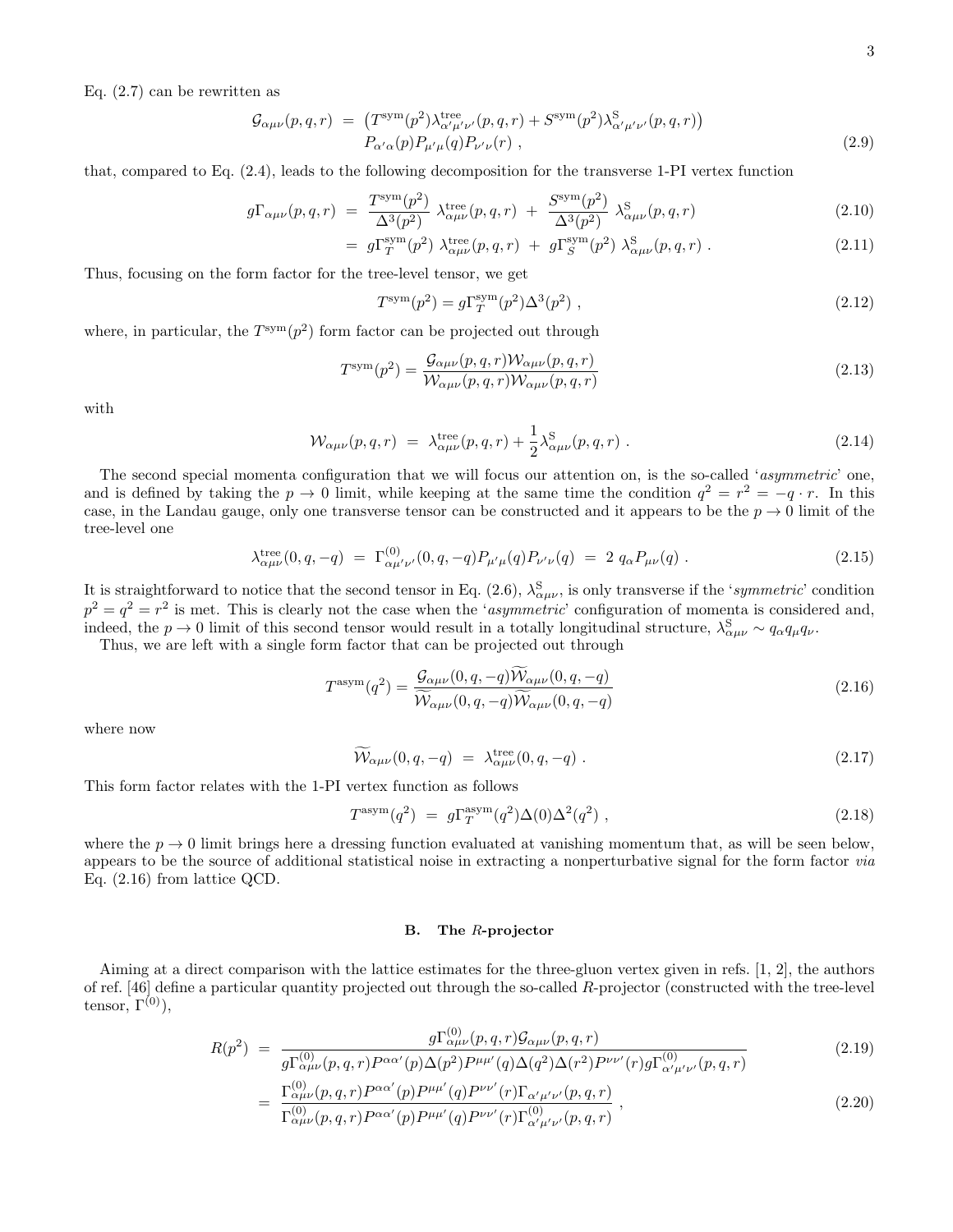where Eq.  $(2.19)$  corresponds to the quantity evaluated in ref. [1, 2] from lattice QCD (see Eq. $(20)$  of [1]), adapted to our notation here; which is rewritten in  $[46]$  as it reads in Eq.  $(2.20)$ , in terms of the full nonperturbative vertex functions,  $\Gamma_{\alpha\mu\nu}$ , although explicitly brought to transversity by the appropriate projectors.

Now, for the sake of completion, we will apply Eqs. (2.6) and (2.11) in Eq. (2.20) and then, for the symmetric momenta configuration, get

$$
R(p^2) = \frac{\lambda^{\text{tree}}{}^{\alpha\mu\nu}(p,q,r) \left[\Gamma_T^{\text{sym}}(p^2) \lambda^{\text{tree}}_{\alpha\mu\nu}(p,q,r) + \Gamma_S^{\text{sym}}(p^2) \lambda^{\text{S}}_{\alpha\mu\nu}(p,q,r)\right]}{\lambda^{\text{tree}}{}^{\alpha\mu\nu}(p,q,r) \lambda^{\text{tree}}_{\alpha\mu\nu}(p,q,r)}
$$
  
=  $\Gamma_T^{\text{sym}}(p^2) - \frac{6}{11} \Gamma_S^{\text{sym}}(p^2)$ , (2.21)

which shows that the R-projector applied to the three-gluon Green's function results in a combination of the two form factors for the tensors in Eq. (2.6), which form a basis for the dimension-two transverse subspace in the symmetric case.

On the other hand, in the case of the asymmetric configuration of momenta, as the transverse subspace is only of dimension-one, the action of the R-projector,

$$
\widetilde{R}(q^2) = \frac{\Gamma^{(0)}_{\alpha\mu\nu}(0,q,-q)P^{\mu\mu'}(q)P^{\nu\nu'}(q)\Gamma_{\alpha\mu'\nu'}(0,q,-q)}{\Gamma^{(0)}_{\alpha\mu\nu}(0,q,-q)P^{\mu\mu'}(q)P^{\nu\nu'}(q)\Gamma^{(0)}_{\alpha\mu'\nu'}(0,q,-q)} = \Gamma_T^{\text{asym}}(q^2) ,
$$
\n(2.22)

is equivalent to Eq. (2.16).

#### C. Renormalization and the running coupling

All the quantities that have been introduced so far are bare and one should everywhere understand an implicit dependence on the regularization cut-off. We apply now a given renormalization procedure where any renormalized Green's functions ought to be understood as the correlation function of renormalized gauge fields,  $\widetilde{A}_R = Z_3^{-1/2} \widetilde{A}$ ; such that

$$
\Delta_R(p^2; \mu^2) = Z_3^{-1}(\mu^2) \Delta(p^2) \,, \tag{2.23}
$$

$$
T_R(p^2; \mu^2) = Z_3^{-3/2}(\mu^2) T(p^2) , \qquad (2.24)
$$

where Eq. (2.24) is formally equivalent for both the asymmetric and symmetric cases,  $\mu^2$  being the subtraction momentum. Then, specifying to the so-called MOM renormalization schemes, which are defined by imposing that all Green's functions take their tree-level value at the subtraction point for a particular choice of momenta configuration, one has for symmetric case

$$
\Delta_R(p^2; p^2) = Z_3^{-1}(p^2)\Delta(p^2) = \frac{1}{p^2}, \qquad (2.25)
$$

$$
T_R^{\text{sym}}(p^2;p^2) = Z_3^{-3/2}(p^2)T^{\text{sym}}(p^2) = \frac{g_R^{\text{sym}}(p^2)}{p^6} , \qquad (2.26)
$$

and

$$
T_R^{\text{asym}}(p^2;p^2) = Z_3^{-3/2}(p^2)T^{\text{asym}}(p^2) = \Delta_R(0;p^2) \frac{g_R^{\text{asym}}(p^2)}{p^4} , \qquad (2.27)
$$

for the asymmetric.

Then, Eq.  $(2.25)$  yields the renormalization constant  $Z_3$  as a function of the bare propagator, while Eq.  $(2.26)$  and Eq. (2.27) provide us with the running coupling defined, respectively, in symmetric and asymmetric MOM schemes,

$$
g_R^{\text{sym}}(p^2) = p^3 \frac{T^{\text{sym}}(p^2)}{\left[\Delta(p^2)\right]^{3/2}} = p^3 \frac{T_R^{\text{sym}}(p^2, \mu^2)}{\left[\Delta_R(p^2, \mu^2)\right]^{3/2}},
$$
\n(2.28)

$$
g_R^{\text{asym}}(p^2) = p^3 \frac{T^{\text{asym}}(p^2)}{\left[\Delta(p^2)\right]^{1/2} \Delta(0)} = p^3 \frac{T_R^{\text{asym}}(p^2; \mu^2)}{\left[\Delta_R(p^2; \mu^2)\right]^{1/2} \Delta_R(0; \mu^2)}.
$$
\n(2.29)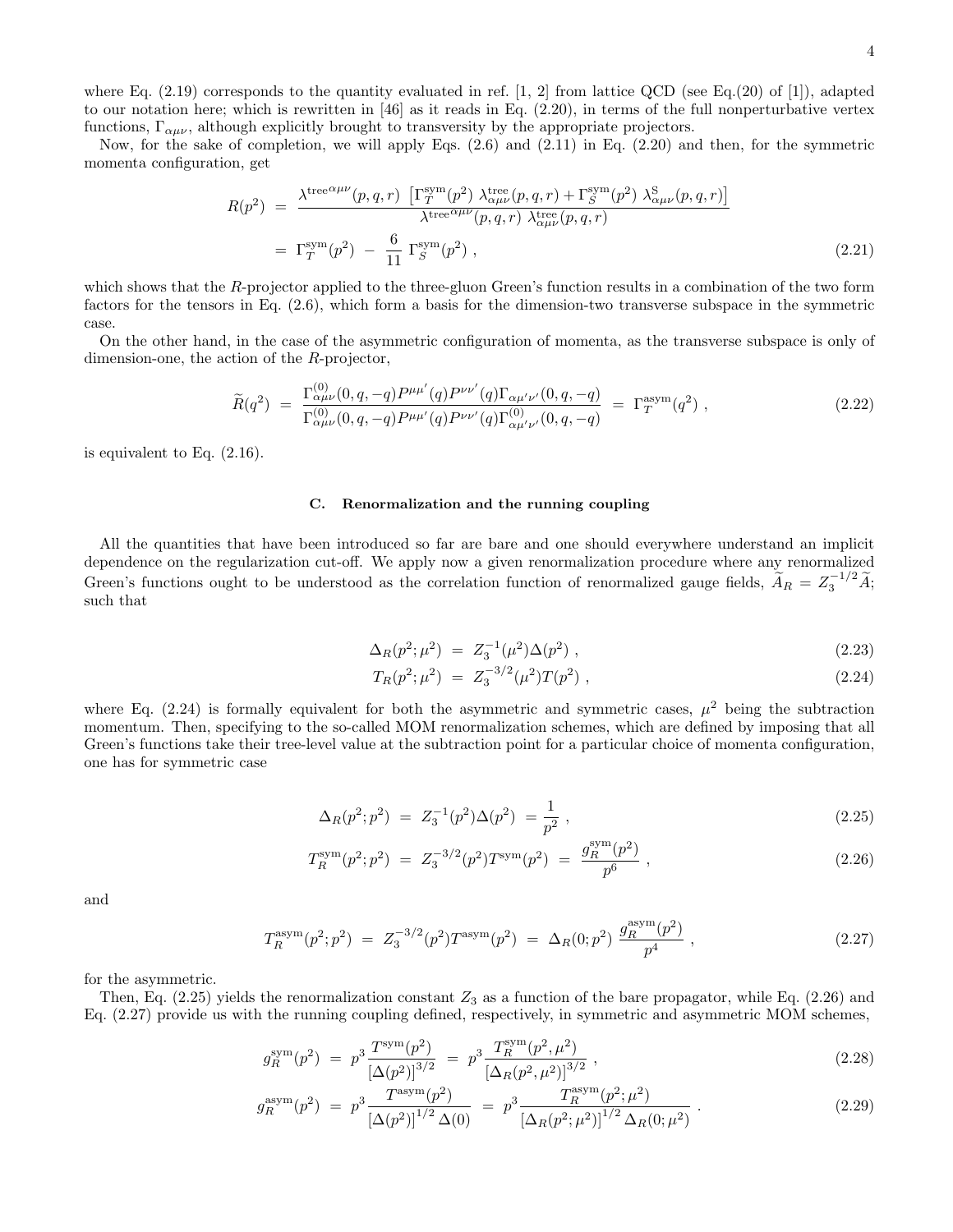Both are nonperturbative definitions for the QCD running coupling, that have been extensively studied on the lattice [56–61]. Other MOM schemes based on different QCD vertices and kinematical configurations, as that for the ghost-gluon vertex [62–65], lead to alternative nonperturbative definitions although all they can be related at any order in perturbation theory  $[66, 67]$ . Here, in obtaining Eq.  $(2.28)$  and Eq.  $(2.29)$ , we use first Eq.  $(2.26)$  and Eq.  $(2.27)$ , respectively, in order to express the running coupling in terms of bare Green's functions (replacing  $Z_3$  by its Eq. (2.25) bare result); and only then, after realizing that the bare quantities appear as a renormalization-group independent (RGI) combination, as they should, replace them by their renormalized counterparts in the rightmost hand-sides.

In what concerns the 1-PI vertex functions, after applying the renormalization prescription to Eq. (2.12) and Eq. (2.18), respectively, for symmetric and asymmetric cases, one is left with

$$
T_R^{\text{sym}}(p^2; \mu^2) = g_R^{\text{sym}}(\mu^2) \Gamma_{T,R}^{\text{sym}}(p^2; \mu^2) \Delta_R^3(p^2; \mu^2) , \qquad (2.30)
$$

$$
T_R^{\text{asym}}(p^2; \mu^2) = g_R^{\text{asym}}(\mu^2) \Gamma_{T,R}^{\text{asym}}(p^2; \mu^2) \Delta_R(0; \mu^2) \Delta_R^2(p^2; \mu^2) ; \qquad (2.31)
$$

where  $\Gamma_{T,R}^i(p^2, p^2) = 1$ , for i indicating either the symmetric (sym) or the asymmetric (asym) momenta configuration. Then, from either Eq.  $(2.30)$  and Eq.  $(2.28)$  or Eq.  $(2.31)$  and Eq.  $(2.29)$ , the renormalized 1-PI vertex functions can be calculated for, respectively, the symmetric and asymmetric momenta configuration and read in both cases

$$
g_R^i(\mu^2) \Gamma_{T,R}^i(p^2; \mu^2) = \frac{g_R^i(p^2)}{\left[p^2 \Delta(p^2; \mu^2)\right]^{3/2}} \,. \tag{2.32}
$$

This last result is of special interest because it establishes a connection between the three-gluon MOM running coupling<sup>1</sup> , which many lattice and continuum studies have paid attention to, and the vertex function of the amputated three-gluon Green's function, a relevant ingredient within the tower of (truncated) SDEs conceived to address the nonperturbative dynamics of QCD. Both quantities appear related only by the dimensionless gluon propagator dressing function,  $D(p^2) = p^2 \Delta(p^2)$ , which, after the intensive activity developed during the past decade [9–11, 15, 16, 21– 23, 68–71], is very well understood and accurately known.

#### III. LATTICE QCD RESULTS

Let us start this section with a reminder of how the three-gluon Green's function is computed from a lattice field theory simulation. In the purpose of concluding about qualitative features for its deep infrared behavior, one can simulate lattice volumes in physical units as large as possible but work in the quenched approximation, under the working assumption that light dynamical quarks will only affect quantitatively this behavior. The necessity to focus on the quenched (pure gauge) theory is dictated by the hefty numerical cost imposed by a very large volume simulation with dynamical fermions. To be more specific one needs to consider that the most prominent collaborations employ ensembles of gauge fields whose physical volumes are usually around 3 fm which is three times smaller than the smallest physical volume that exhibits data points in the deep IR regime where the zero crossing takes place. Sensu stricto, we are concluding here about the zero-crossing of the three-gluon Green's function in pure Yang-Mills theory. All the other recent lattice  $SU(3)$  investigations [53, 54] as well as the previous  $SU(2)$  lattice studies [1, 2] also work under the quenched approximation and concluded about a theory without light quarks. It cannot be then excluded that the effect of the light quarks might wipe out the zero-crossing, as it happens to take place in the far infrared. However, the motivation for the current and past studies in the pure Yang-Mills QCD is two-sided. (i) The zerocrossing has been claimed to happen as a purely gluodynamical effect in refs. [40, 46–50], by using the SDE formalism, and then argued to shift down to deeper momenta by the presence of light quarks [72]. The study of that effect in pure gluodynamics deserves interest per se but, if the latter is true, can also provide with noteworthy qualitative information about the IR behavior of the QCD gluonic Green's functions. (ii) The mechanism we invoked here to explain the three-gluon sign changing and its zero-crossing, as will be discussed in the next section, is the same one, related to the nonperturbative ghost loop diagram contributing to the gluon self-energy, producing a peak for the gluon propagator at a deep IR non-zero momentum. This gluon propagator peak and the mechanism behind it have been discussed in ref. [73] within the context of the chiral symmetry restoration in QCD with increasing number of light flavors. Thus, although in pure gluodynamics, our analysis relies on a mechanism with, presumably, profound implications, from which the three-gluon Green's function exhibits a more apparent feature.

<sup>&</sup>lt;sup>1</sup> Indeed, the quantity that can be generally found in literature is  $\alpha(\mu^2) = g^2(\mu^2)/(4\pi)$  which, by squaring the signal of g obtained from the lattice misses the existence of a change of sign, and hence a zero-crossing, at very deep IR momentum, for the vertex itself.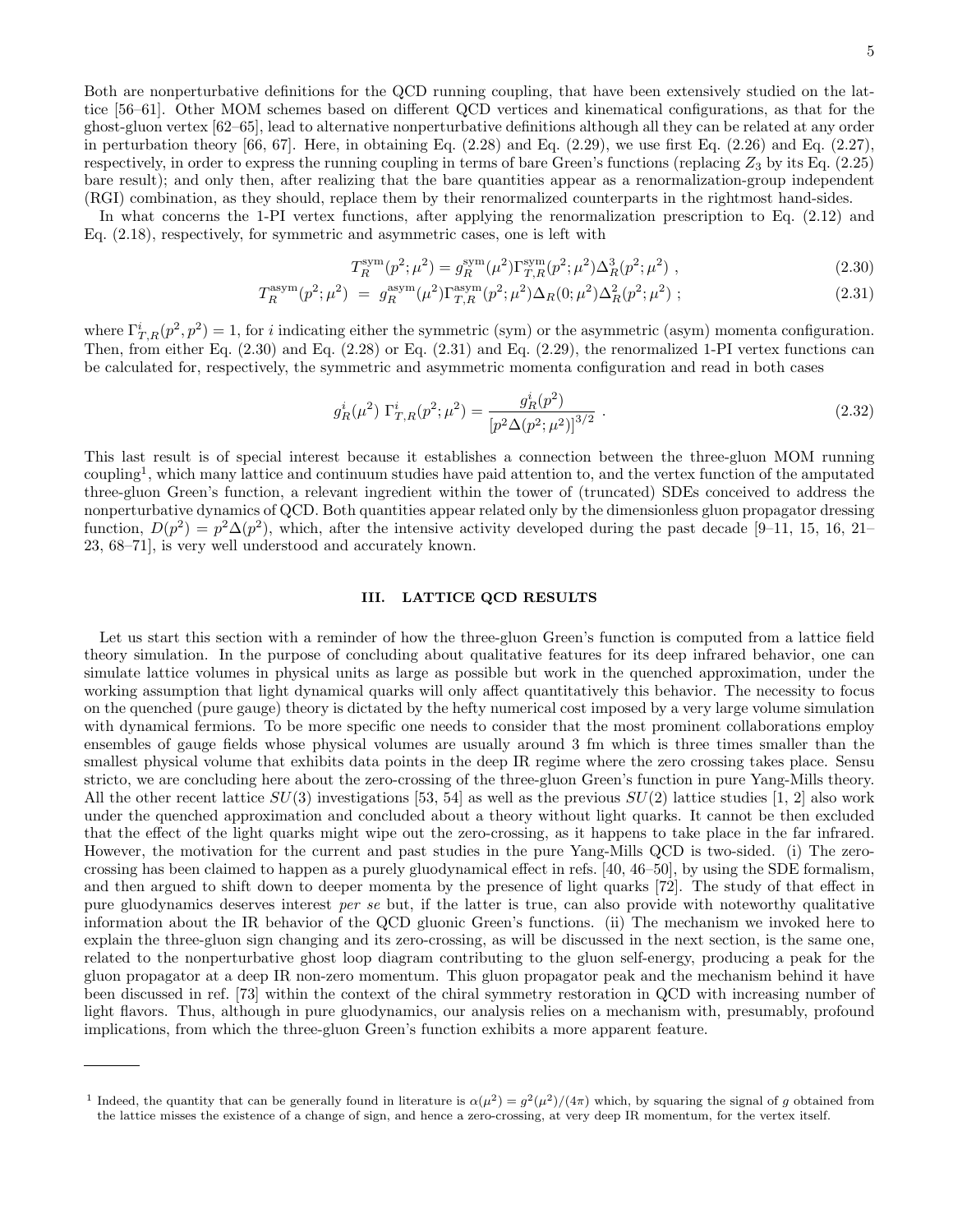A noteworthy final remark is that SDE unquenching techniques, as those developed in refs. [74, 75], combined with lattice studies as that of ref. [7], appear to confirm that the presence of light quarks modifies the ghost and gluon two-point and ghost-gluon three-point Green's functions only slightly at the quantitative level.

#### A. Generalities

There have been many past lattice studies [57–60, 76, 77] pursuing mainly the computation of the fundamental  $QCD$  parameter,  $\Lambda_{QCD}$ , through a very detailed scrutiny of the running of the three-gluon MOM strong coupling. All these results for the coupling, following Eq. (2.32), can be also used to derive the nonperturbative vertex function, as done in ref. [53]. Here, apart from taking advantage of them, we aim towards the completion of the preliminary work of [53], in which we addressed the calculation of the three-gluon vertex function in the four-dimensional  $SU(3)$  gauge theory, by simulating QCD on the lattice with the tree-level Symanzik improved gauge action (tlSym) [78] which, in addition to the plaquette term  $U_{x,\mu,\nu}^{1\times1}$ , also includes rectangular  $(1\times2)$  Wilson loops  $U_{x,\mu,\nu}^{1\times2}$ . In particular, the tlSym action reads

$$
S_g = \frac{\beta}{3} \sum_{x} \left\{ b_0 \sum_{\substack{\mu,\nu=1 \\ 1 \le \mu < \nu}}^4 \left[ 1 - \text{Re Tr} \left( U_{x,\mu,\nu}^{1 \times 1} \right) \right] + b_1 \sum_{\substack{\mu,\nu=1 \\ \mu \ne \nu}}^4 \left[ 1 - \text{Re Tr} \left( U_{x,\mu,\nu}^{1 \times 2} \right) \right] \right\},\tag{3.1}
$$

where  $\beta \equiv 6/g_0^2$ ,  $g_0$  is the bare lattice coupling and one sets  $b_1 = -1/12$  and  $b_0 = 1 - 8b_1$  as dictated by the perturbative computation of the improvement coefficient and normalization. The standard Wilson action results from making the choice  $b_0 = 1$  and  $b_1 = 0$  in Eq. (3.1). As will be seen in the next subsection, we have first doubled, in the present study, the number of gauge field configurations for the same two lattice set-ups employed in ref. [53]; produced then one more ensemble with the tlSym action, defining its lattice set-up such as to be left with a physical volume similar to the largest (hence providing reliable estimates for the vertex at equally deep IR momenta) but different lattice spacing; and, finally, obtained three more ensembles of gauge fields simulated with the Wilson action. The idea of including in this detailed analysis an unimproved gauge action originates from our intention of guaranteeing that no issue related to the lattice artifacts from the action discretization is relevant for our purposes. All gauge field configurations generated by the above actions are gauge fixed to the (minimal) Landau gauge. This is done through the minimization of the following functional [of the  $SU(3)$  matrices  $U_{\mu}(x)$ ]

$$
F_U[g] = \text{Re}\left\{\sum_x \sum_{\mu} \text{Tr}\left[1 - \frac{1}{N}g(x)U_{\mu}(x)g^{\dagger}(x+\mu)\right]\right\},\tag{3.2}
$$

with respect to the gauge group element g.

To get as close as possible to the global minimum, we apply a combination of an over-relaxation algorithm and Fourier acceleration, considering the gauge to be fixed when the condition  $|\partial_\mu A_\mu|^2 < 10^{-16}$  is fulfilled and the spatial integral of  $A_0$  is constant in time to a relative accuracy better than  $10^{-6}$ . Evidently, this procedure cannot avoid the possibility that lattice Gribov copies are present in the ensemble of gauge fixed configurations. However, extensive studies in the literature of the quenched case (see for example [5]) show that such copies do not seriously affect the qualitative behavior of the Green's functions in question.

After the lattice configurations have been projected onto the Landau gauge, the gauge field is obtained as

$$
A_{\mu}(x+\hat{\mu}/2) = \frac{U_{\mu}(x) - U_{\mu}^{\dagger}(x)}{2iag_0} - \frac{1}{3} \operatorname{Tr} \frac{U_{\mu}(x) - U_{\mu}^{\dagger}(x)}{2iag_0} , \qquad (3.3)
$$

with  $\hat{\mu}$  indicating the unit lattice vector in the  $\mu$  direction. It can be then Fourier transformed to momentum space,

$$
\widetilde{A}^a_\mu(q) = \frac{1}{2} \operatorname{Tr} \sum_x A_\mu(x + \hat{\mu}/2) \exp[iq \cdot (x + \hat{\mu}/2)] \lambda^a , \qquad (3.4)
$$

where  $\lambda^a$  are the Gell-Mann matrices and the trace is evaluated in color space; and, finally, the two- and three-point gluon Green's functions are obtained as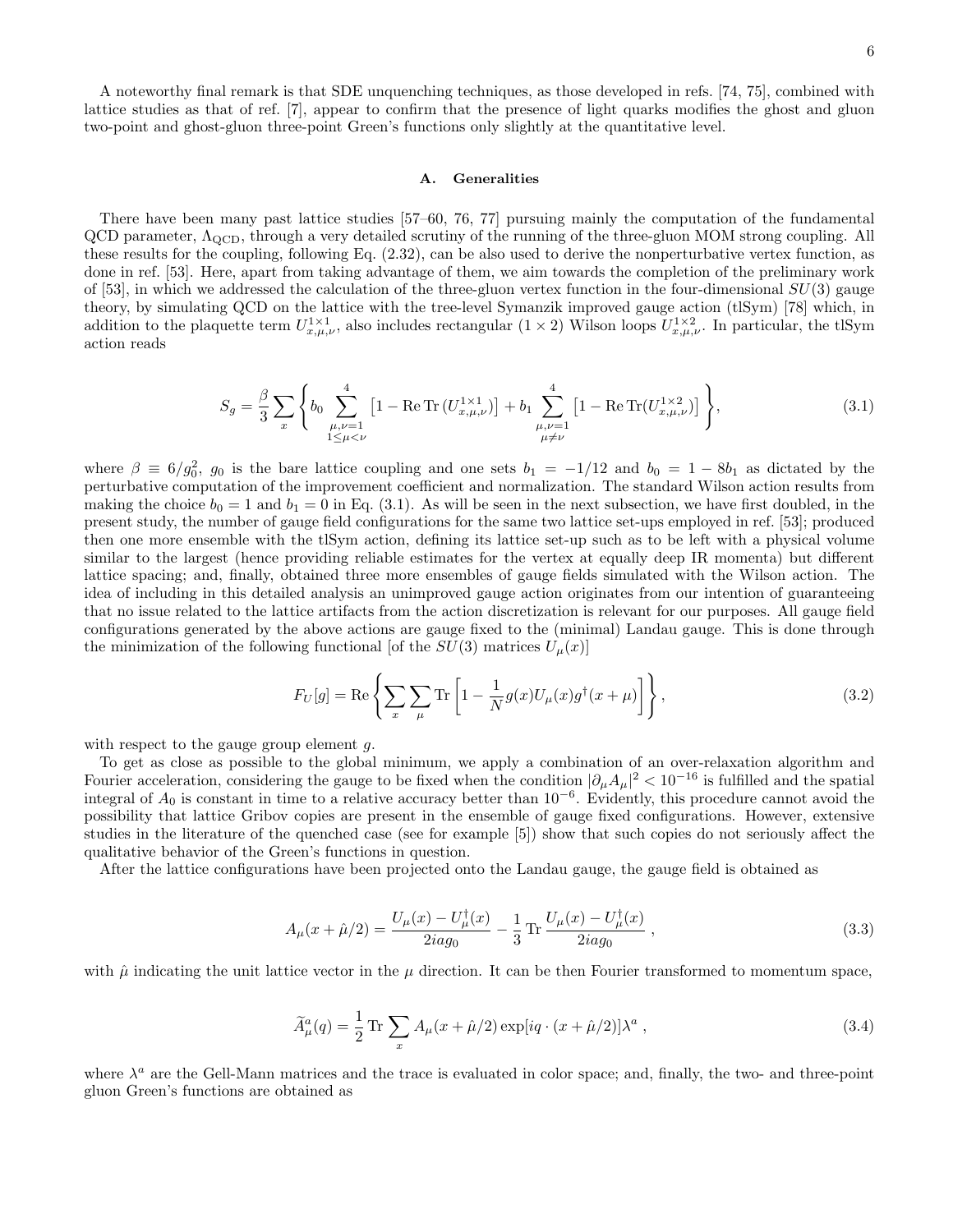$$
\Delta_{\mu\nu}^{ab}(p) = \left\langle \widetilde{A}_{\mu}^{a}(p)\widetilde{A}_{\nu}^{b}(-p) \right\rangle ,
$$
  
\n
$$
\mathcal{G}_{\mu\nu\rho}^{abc}(q_1, q_2, q_3) = \left\langle \widetilde{A}_{\alpha}^{a}(p)\widetilde{A}_{\mu}^{b}(q)\widetilde{A}_{\nu}^{c}(r) \right\rangle ;
$$
\n(3.5)

where the  $\langle \cdot \rangle$  stands for a Monte-Carlo average replacing here the functional integration over the gauge space. Then, as described in the previous section, one can project out the relevant form factors,  $T(p^2)$  and  $\Delta(p^2)$ , renormalize in the MOM scheme and extract the three-gluon running coupling and the nonperturbative vertex function, following Eqs. (2.28–2.32).

To conclude this subsection, we will briefly comment on the role played by the hypercubic artifacts resulting from the lattice discretization and the consequent breaking of the  $O(4)$  rotational invariance down to the  $H(4)$  isometry group.

The so-called  $H(4)$ -extrapolation procedure [79–81] has been proven to cure efficiently the lattice data from these artifacts for the two-point gluon and ghost Green's functions, otherwise plaguing their reliable determination. The procedure basically works as follows, any dimensionless correlation function (as  $q^2\Delta$  and  $q^6T$ ) evaluated on the lattice must depend on the (dimensionless) lattice momentum  $a q<sub>\mu</sub>$ , where

$$
q_{\mu} = \frac{2\pi n_{\mu}}{N_{\mu}a} , \qquad n_{\mu} = 0, 1, ..., N_{\mu} , \qquad (3.6)
$$

 $N_{\mu}$  being the number of lattice sites in the  $\mu$  direction (in our case,  $N_{\mu} = N$  for all  $\mu$ ). Since  $O(4)$  is broken down to  $H(4)$ , it depends not only on  $a^2q^2$  but also on  $a^2q^{[4]}/q^2$ , at the first order, where  $q^{[4]} = \sum_{\mu} q_{\mu}^4$  is the first  $H(4)$ invariant. All the different configurations of lattice momenta,  $q_{\mu}$ , taking the same value for all the  $H(4)$ -invariants are obviously invariant under  $H(4)$  transformations, and constitute a so-called  $H(4)$ -orbit. However, different  $H(4)$ orbits may take the same value for  $q^2$ , differing only by  $q^{[4]}$  or higher-order invariants. Thus, a correlation function evaluated on the lattice at momenta belonging to those different  $H(4)$ -orbits will differ from each other but must take the same continuum value. This is an apparent manifestation of the  $O(4)$ -breaking, in order to be dealt with, the standard recipe was to introduce a kinematical cut in lattice momenta configuration. The purpose was to exclude those carrying a momentum component much larger than the others, intended to only retaining small  $a^2q^{[4]}/q^2$ contributions; and subsequently perform an average over all the  $O(4)$ -invariant momenta configurations. Instead, in the  $H(4)$ -extrapolation, one only averages over any combination of momenta within the same  $H(4)$  orbit and extrapolates then the results towards the continuum limit where the effect of  $a^2q^{[4]}$  vanishes.

An extension of the  $H(4)$ -extrapolation procedure has been also developed and applied to deal with the hypercubic artifacts of the three-gluon Green's functions in ref.  $[61]$ . Therein, the results obtained from  $H(4)$ -extrapolation and from the standard  $O(4)$ -average were compared and their differences appeared only visible for lattice momenta such that  $\sqrt{a^2q^2} \ge \pi/4$ . Here, we have also applied  $H(4)$ -extrapolation and  $O(4)$ -average and only retained those lattice momenta which lead to results that compare well after each of the two procedures has been applied.

#### B. Results

Before displaying the lattice results that we obtained and analyzed in this work, we give first the different lattice set-ups for all the ensembles produced and exploited here. The simulations parameters are reported in Tab. I. As can be seen there, we have implemented the two different discretized gauge actions, Wilson and tlSym, described in the previous subsection, adopting three set-ups for each, corresponding to five different lattice bare couplings (lattice spacings),  $g_0^2 = 6/\beta$ , their physical volumes ranging from  $4.45^4$  to  $15.6^4$  fm<sup>4</sup>. For the sake of comparison, we have also exploited the lattice data for the three-gluon running coupling, previously published and analyzed in investigations mostly addressed to the calculation of  $\Lambda_{\rm QCD}$  [57–60, 76, 77], and derived from them the nonperturbative vertex function. These last data were then obtained from many different lattice simulations, generated with the Wilson gauge action at several  $\beta$ 's ranging from 5.6 to 6.0, and physical volumes from 2.4<sup>4</sup> to 5.9<sup>5</sup> fm<sup>4</sup>.

Within the approach we follow, the road to the computation of the 1-PI renormalized vertex function implies, in a first step, to obtain the three-gluon running coupling defined in Eqs. (2.28) and (2.29), respectively, for symmetric and asymmetric MOM schemes. This calculation can be directly performed by the implementation of the bare form factors,  $\Delta(p^2)$  and  $T(p^2)$ , projected out from the lattice two- and three-point Green's functions through Eqs. (2.2),(2.13) and (2.16). A main gain of proceeding so is that all the dependence on the cut-off regularization parameters should cancel for the ratios of bare quantities in the definitions of strong coupling; and so can be explicitly examined. As far as one properly deals with the lattice discretization artefacts, the outcome of Eqs. (2.28,2.29) would only be a function of the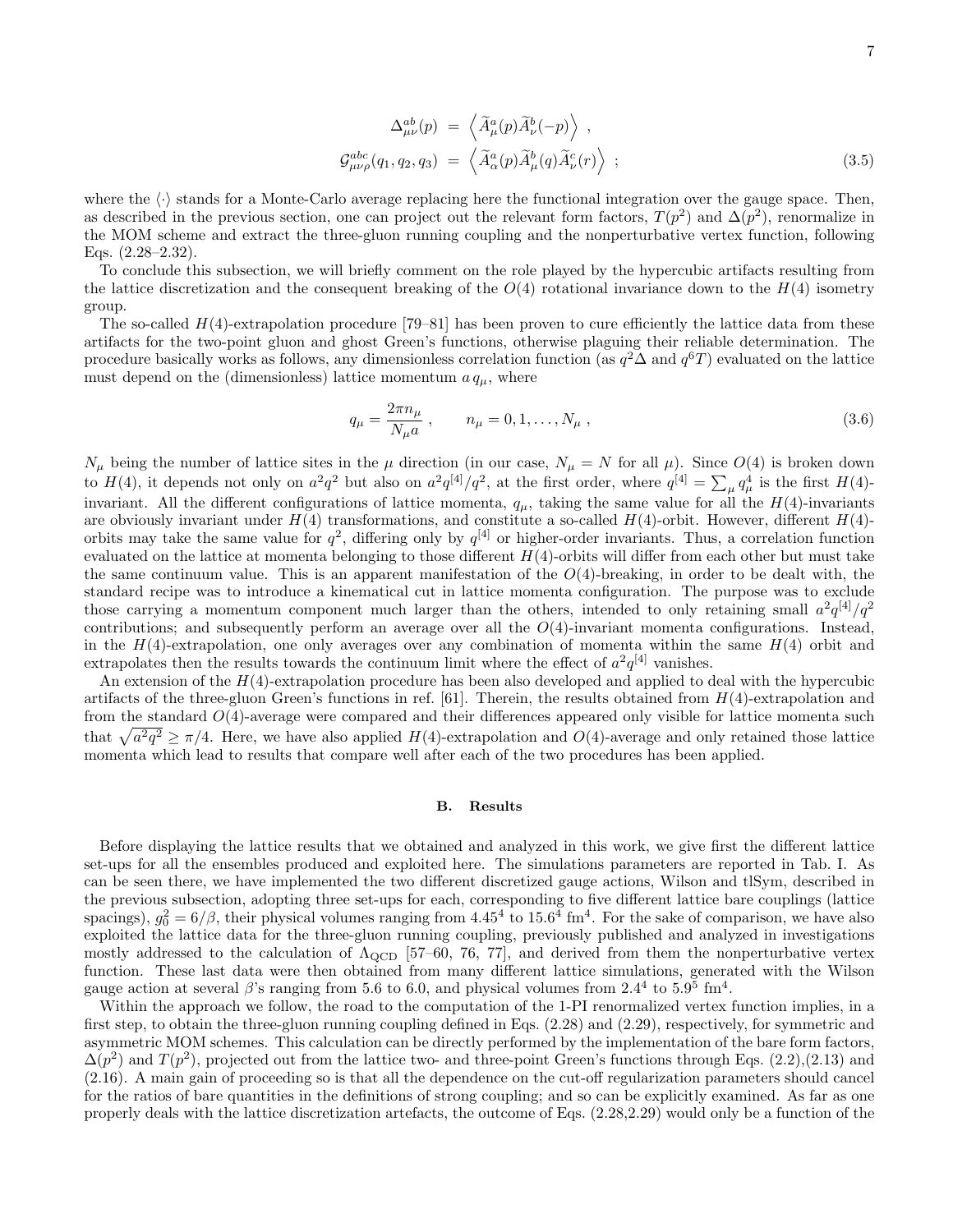|                       | 4.2  | 3.8  | 3.9  | 5.8                                                                                    | 5.6  | 5.6  |
|-----------------------|------|------|------|----------------------------------------------------------------------------------------|------|------|
|                       | 32   | 48   | 64   | 48                                                                                     | 48   | 52   |
| $(Volume)^{1/4}$ [fm] | 4.45 | 13.7 | 15.6 | 6.72                                                                                   | 11.3 | 12.3 |
| confs.                | 420  | 1050 | 2000 | 960                                                                                    | 1920 | 1790 |
| action                |      |      |      | $\frac{1}{\text{tlSym}}\frac{1}{\text{tlSym}}\frac{1}{\text{tN}}$ Wilson Wilson Wilson |      |      |

TABLE I: Lattice set-up parameters for the simulations employed here using either the Wilson or tree-level Symanzik (tlSym) discretized gauge actions. The lattice bare coupling, for the case of  $SU(3)$ , is given by  $g_0^2 = 6/\beta$ , N stands for the number of lattice sites in any of the four dimensions, the physical volume is obtained from the lattice spacings taken from refs. [82], for the Wilson action, and [83] for tlSym. The number of the exploited configurations of gauge fields is also given in the fourth row.



FIG. 1: The strong running coupling, Eq. (3.7), in both symmetric (left panel) and asymmetric (right panel) MOM schemes, where  $g_R$  is computed by using, respectively, Eqs. (2.28) and (2.29). We use logarithmic scales for both axes in both panels. Data obtained from the six set-ups reported in Tab. I appear displayed with different symbols and colors (as shown in the legends) and, additionally, data previously published and investigated in refs. [57–60, 76, 77] are plotted (black solid circles), for the sake of comparison and to cover the UV region where we estimate  $\alpha^{\text{sym}}(4.3 \text{ GeV}) = 0.31$  and  $\alpha^{\text{asym}}(4.3 \text{ GeV}) = 0.27$ (dashed lines).

squared momentum at the subtraction point in either the symmetric or the asymmetric configurations, irrespectively of what set of lattice parameters is used. A striking verification of the latter can be seen in the two plots of Fig. 1, where the lattice results for

$$
\alpha^{i}(p^2) = \frac{\left[g_R^{i}(p^2)\right]^2}{4\pi} \,, \tag{3.7}
$$

with  $g_R^i$  given by Eqs. (2.28) and (2.29), respectively, for  $i =$ sym and  $i =$ asym. The strong coupling data obtained from all the lattice ensembles, with very different bare couplings, lattice spacings and physical volumes, appear to be very well on top of each other when their window of momenta overlap (where the lattice artifacts happen to be under control). It is worth emphasizing that no renormalization or rescaling factor is needed: the physical scaling shown by the plots of Fig. 1 directly results from the evaluation of Eqs.  $(2.28, 2.29)$  with bare lattice inputs  $^2$ .

Moreover, we have also computed the renormalized three-gluon form factor,  $T_R^i$ , following Eq. (2.24), and displayed the results in Fig. 2. For this and, in the following, for all the renormalized quantities, we have chosen  $\mu = 4.3$ GeV as the subtraction momentum. Precisely, the use of previously published lattice data together with the new ones produced here made possible to enlarge the window of momenta for reliable estimates, covering a wider region, containing large UV momenta, where this renormalization point is included. In particular, as it appears indicated by the dashed lines in both panels of Fig. 1, we thus get:  $\alpha^{asym}(4.3 \text{ GeV}) = 0.31$ , for the symmetric case, and  $\alpha^{\text{asym}}(4.3 \text{ GeV}) = 0.27$  for the asymmetric one. The results for the renormalized form factor in the symmetric case

<sup>2</sup> No direct rescaling is needed for the coupling, however we have corrected by a 5 % –admitting that relative error– the value of the lattice spacing in physical units for the Wilson-action set-up at  $\beta = 5.8$ , with the criterion of obtaining an optimal scaling.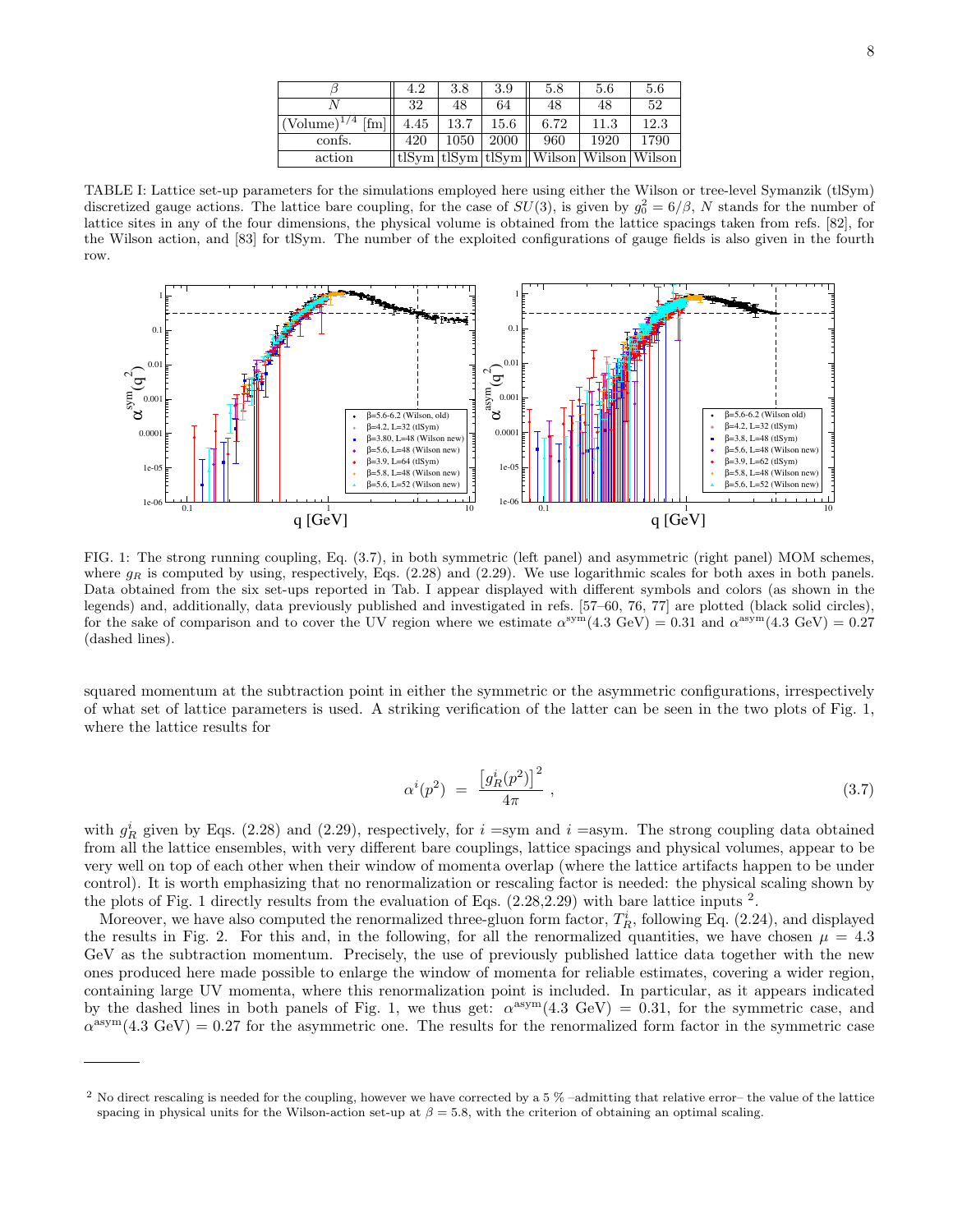

FIG. 2: The three-gluon form factor, renormalized at  $\mu = 4.3$  GeV according to Eq. (2.24), after being projected out through Eqs. (2.13) and (2.16) from, respectively, the symmetric (left panel) and asymmetric (right panel) lattice bare Green's functions.

robustly show a change of sign and, hence, a zero crossing lying somewhere in between 0.1 and 0.2 GeV. In the asymmetric case, the results are statistically noisier but clearly consistent with the same feature.

Finally, in order to obtain the 1-PI vertex functions, we only need to resort to their connection to the strong coupling which results, in both the symmetric and the asymmetric momenta configurations, from Eq.  $(2.32)$ . As this equation reads, the calculation involves a gluon two-point Green's function renormalized at the chosen momentum which, precisely, carries all the renormalization-point dependence for the vertex function. This two-point Green's function being a renormalized quantity, on the understanding of which exists now a clear consensus and which appears to be very accurately known, we can take for it the results obtained with the best available gluon propagator lattice data in the literature; namely, those simulated with the largest physical volume [5]. We thus only need to combine, according to Eq. (2.32), the renormalized results for the two-point function with those for the three-gluon strong coupling, shown in Fig. 1, directly obtained from bare lattice Green's functions. Or one can apply instead Eqs. (2.30) and (2.31) and use there the results for the renormalized three-gluon form factors collected in Fig. 2. In both cases, we will be left with the results for the 1-PI vertex functions, which appear displayed in Fig. 3.

In Fig. 3, we have grouped only the results obtained with the same gauge action, either Wilson (upper panels) or tlSym (lower panels). In both cases, the zero-crossing feature clearly happens for the symmetric momenta configuration (left) and is remarkably consistent with the (noisier) asymmetric configuration (right). Indeed, the Wilson-action symmetric-configuration data also appear to offer a robust confirmation for the happening of the zero crossing <sup>3</sup>. In the aim of guiding the eye for comparative purposes, we have also included, in all the plots, the SDE-inspired fits that will be further discussed in the next section. It is not worthless emphasizing that, even if one is willing to analyze independently any of the four lattice set-ups producing estimates for momenta lying on the zero crossing region ( $\beta$ =5.6 for 48<sup>4</sup> and 52<sup>4</sup> lattices, in the Wilson case, and  $\beta$ =3.8 and  $\beta$ =3.9, tlSym), the attained conclusions would be plainly compatible with a global analysis, as the data from any of these set-ups appear to be consistent with each other and behave as expected, if the SDE interpretation for the zero crossing is correct.

#### IV. SDE-BASED ANALYSIS

As was preliminary shown in [53], lattice data for the three-gluon 1-PI vertex functions, in particular the change of sign and the zero crossing they exhibit in the deep IR, appear to be consistent with a noteworthy effect that had been previously shown in literature (notably in [40, 46]); namely, the (4-d) logarithmic singularity induced in the three-gluon vertex function by the nonperturbative ghost loop diagram contributing to the gluon propagator SDE. Specifically, employing a nonperturbative Ansatz for the ghost-gluon vertex that satisfies the appropriate Slavnov-Taylor identity (STI), one is left with the following IR contribution to the gluon self-energy for this ghost-loop diagram [46],

$$
\Pi_c(p^2) = \frac{g^2 C_A}{6} p^2 F(p^2) \int_k \frac{k^2}{k^2 (k+p)^2} , \qquad (4.1)
$$

<sup>&</sup>lt;sup>3</sup> This is in agreement with the very recent claim for further evidences for the zero crossing in the asymmetric three-gluon vertex [54]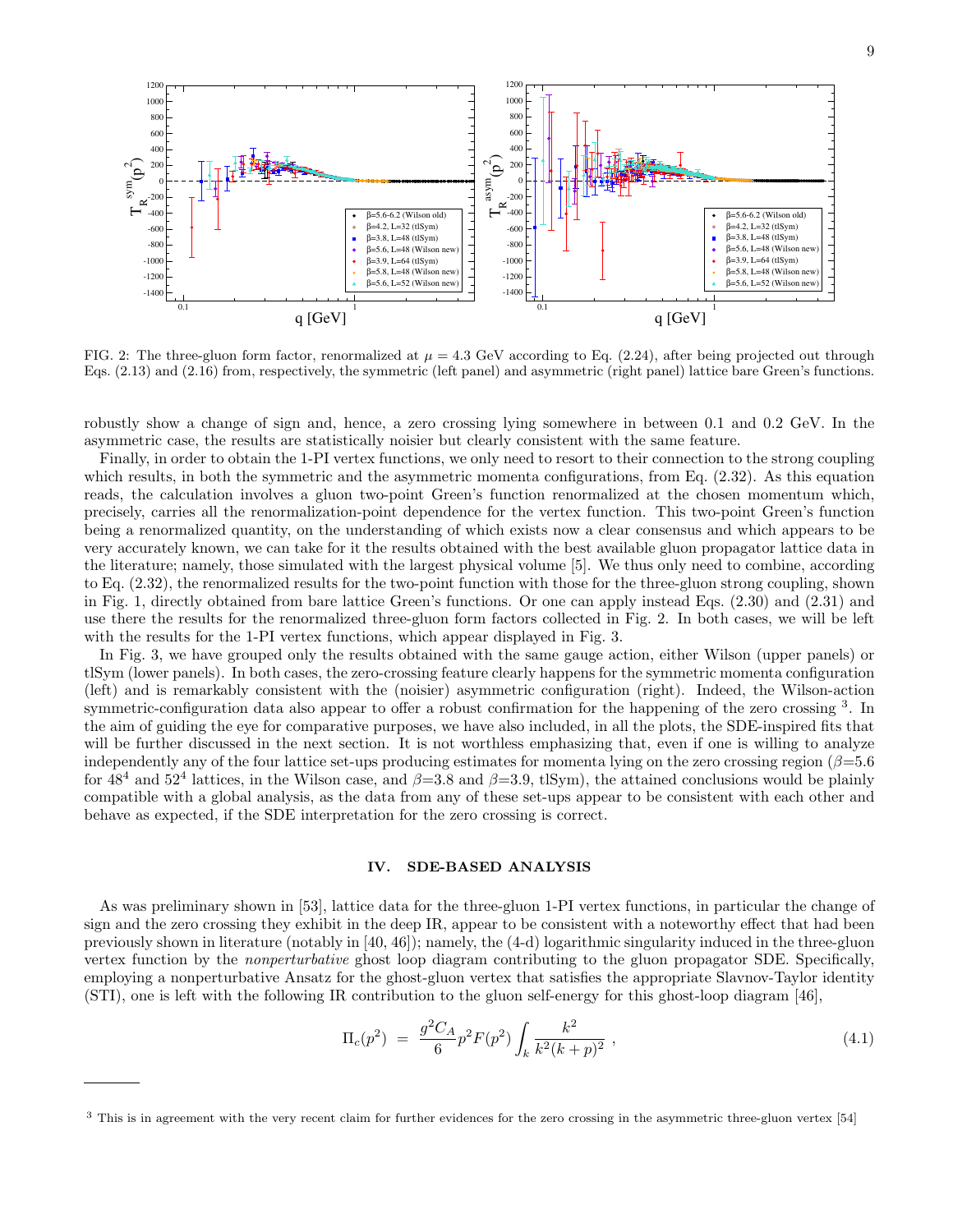

FIG. 3: Three-gluon 1-PI form factors obtained from lattice results simulated with the Wilson (upper panels) and the tlSym (lower panels) gauge actions, plotted in terms of the momenta displayed in logarithmic scale, for symmetric (left) and asymmetric (right) momenta configuration. The renormalization point is  $\mu=4.3$  GeV. The red solid lines result from SDE-based fits which will be explained in the next section and that are included here for comparative purposes.

where  $C_A$  is the Casimir eigenvalue in the adjoint representation,  $F(p^2)$  is the ghost dressing function and  $\int_k$  $\mu^{\varepsilon}/(2\pi)^d \int d^d k$  is the dimensional regularization measure, with  $d=4-\varepsilon$  and  $\mu$  is the 't Hooft mass. The above leading contribution in the vanishing momentum limit,  $p^2 \to 0$ , evidently behaves like  $p^2 \ln p^2 / \mu^2$  and leads to the following very accurate parametrization,

$$
\Delta_R^{-1}(p^2; \mu^2) \underset{p^2/\mu^2 \ll 1}{=} p^2 \left[ a + b \ln \frac{p^2 + m^2}{\mu^2} + c \ln \frac{p^2}{\mu^2} \right] + m^2 , \qquad (4.2)
$$

for the IR form of the gluon propagator which emerges from its complete SDE; with  $a, b, c$ , and  $m^2$  suitable renormalization-dependent parameters capturing explicitly both the effect of the ghost loop sketched by Eq. (4.1) and the finiteness of the gluon propagator at vanishing momentum,  $\Delta_R^{-1}(0;\mu^2) = m^2$ . Note that this finiteness is the consequence of an effective mass being acquired which protects the gluon loops against the logarithmic singularities resulting from the ghost loops<sup>4</sup>.

Any standard Green's function can be related to the same one with *background* legs, within the PT-BFM approach, by the use of the so-called "background quantum" identities [41, 84, 85]). The ones with background legs, when projected according to Eqs. (2.13,2.16) and by virtue of the Abelian STI that the PT-BFM propagators are constructed to obey, will be led in the IR by the derivative of the inverse of the gluon propagator, represented by Eq. (4.2) [46]. Thus, the

<sup>4</sup> Then, although the ghost is directly transparent to the mass generation mechanism, the absence of additional singularities resulting from the nonperturbative gluon loops, which owes to the gluon mass generation, guarantees the finiteness of the ghost dressing function at vanishing momentum.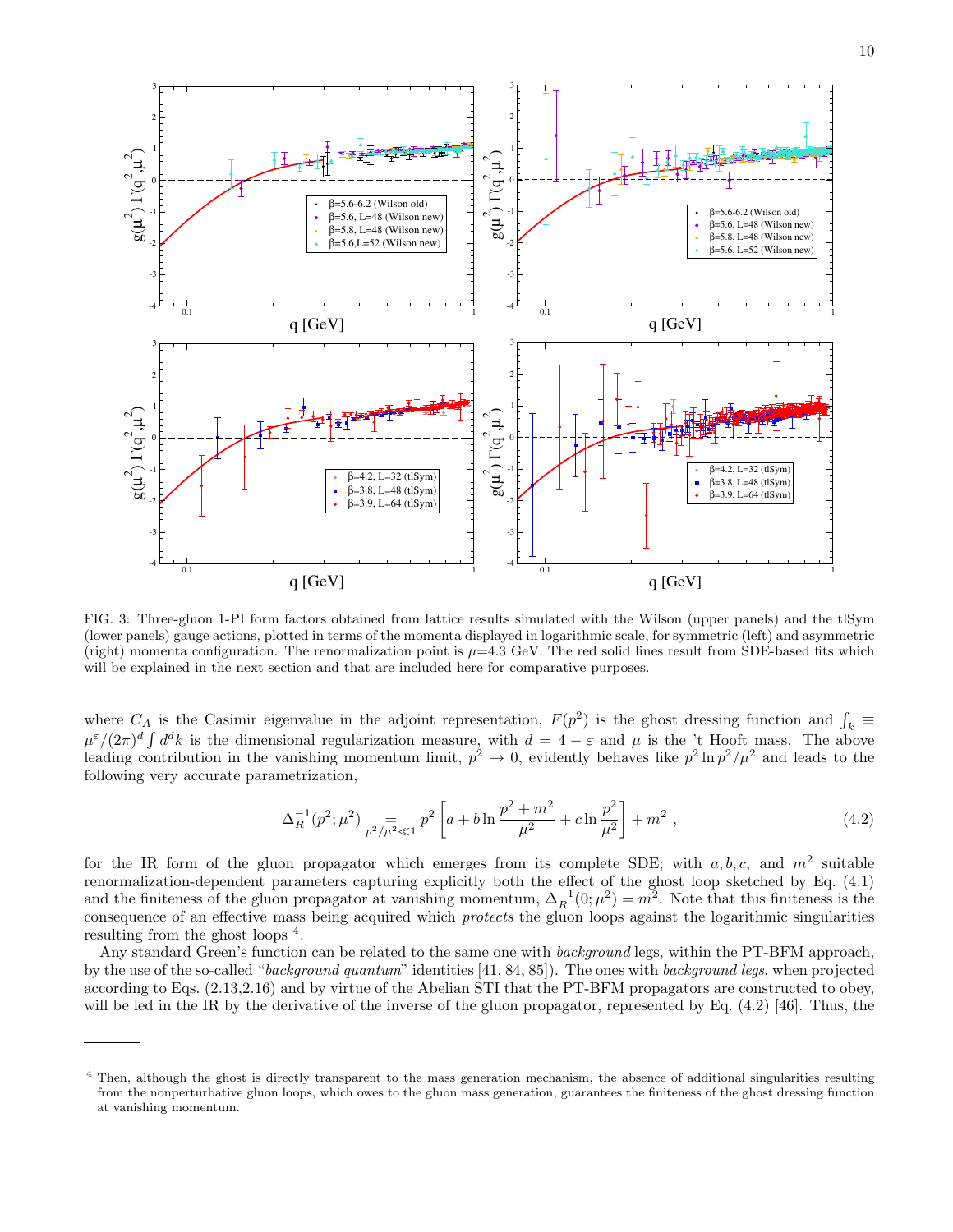three-gluon 1-PI form factors derived from the background Green's functions can be proven to behave in the deep IR as

$$
\Gamma_{T,R}^{i,(B)}(p^2; \mu^2) \underset{p^2/\mu^2 \ll 1}{\simeq} F_R(0; \mu^2) \frac{\partial}{\partial p^2} \Delta_R^{-1}(p^2; \mu^2) + \dots
$$
  

$$
\simeq F_R(0; \mu^2) \left( a + b \ln \frac{m^2}{\mu^2} + c \right) + c \ F_R(0; \mu^2) \ln \frac{p^2}{\mu^2} + \dots ; \tag{4.3}
$$

where  $F_R(0; \mu^2)$  is the renormalized ghost dressing function evaluated at zero momentum and where the dots stand for subleading corrections that, as discussed in [83], might be collectively taken into account by adding an extra constant term which, contrarily to the leading contribution, depends a priori on the momenta configuration. On the other hand, the connection between the background and the standard vertex functions is controlled by the ghost-gluon dynamics and will essentially introduce a finite correction not modifying the leading logarithmic divergence in Eq. (4.3). Thus, we can eventually write

$$
g_R^i(\mu^2) \Gamma_R^i(p^2; \mu^2) = a_{ln}^i(\mu^2) \ln \frac{p^2}{\mu^2} + a_0^i(\mu^2) + o(1) , \qquad (4.4)
$$

where  $a_0^i(\mu^2)$  is a constant which borrows from all the subleading corrections and that will be considered, in the following, as a free parameter to be fitted; while the logarithmic slope,  $a_{ln}^i(\mu^2) = g_R^i(\mu^2) c F_R(0;\mu^2)$ , is known from gluon and ghost two-point Green's functions and from the value of the three-gluon coupling at the renormalization point. Indeed, at  $\mu = 4.3$  GeV, we have  $F_R(0, \mu) \simeq 2.9$  from ref. [5],  $c \in (0.35, 0.55)$  from ref. [83] (where the range is thought to account for the uncertainty coming from the two fits of Eq.  $(4.2)$  to data from  $80^4$  and  $96^4$  lattices at  $\beta$ =5.7 [5]) and have estimated the coupling from the data displayed in Fig. 1 for both symmetric and asymmetric configurations. We thus obtain the values for  $a_{ln}^i$  reported in Tab. II (first or second column, for the symmetric case, and fourth or fifth, for the asymmetric) and used in Fig. 4.



FIG. 4: The same three-gluon 1-PI form factors displayed in ref. 3, plotted now all together and making use of a linear scale, for symmetric (left) and asymmetric (right) momenta configuration. The renormalization point is  $\mu=4.3$  GeV. The red solid and dashed lines result from the best fits with Eq. (4.5), while the brown solid lines correspond to Eq. (4.4), as explained in the text. Yellow and brown bands depict the uncertainty resulting from the range of c estimated in ref. [83], in the cases of, respectively, Eq.  $(4.5)$ 's and Eq.  $(4.4)$ 's fits.

However, Eq. (4.4), with values for  $a_{ln}^i$  lying inside its predicted range, can hardly account for data within a fitting window of momenta up to 0.2 GeV, in particular for the symmetric case (see the brown band in the left plot of Fig. 4). Otherwise said, a fit of Eq. (4.4) with both  $a_0^i$  and  $a_{ln}^i$  as free parameters would yield an optimal best-fit result for the latter about twice smaller than the lowest value reported in Tab. II. This seems to suggest that the first subleading correction, at least, is needed to describe properly the data around 0.2 GeV. As we know from refs. [73, 86, 87], the first subleading correction introduced by the ghost-gluon dynamics should behave as  $p^2 \ln(p^2)$ . We thus correct Eq.  $(4.4)$  as

$$
g_R^i(\mu^2) \Gamma_R^i(p^2; \mu^2) = a_{ln}^i(\mu^2) \ln \frac{p^2}{\mu^2} + a_0^i(\mu^2) + a_2^i(\mu^2) p^2 \ln \frac{p^2}{M^2} + o(p^2) , \qquad (4.5)
$$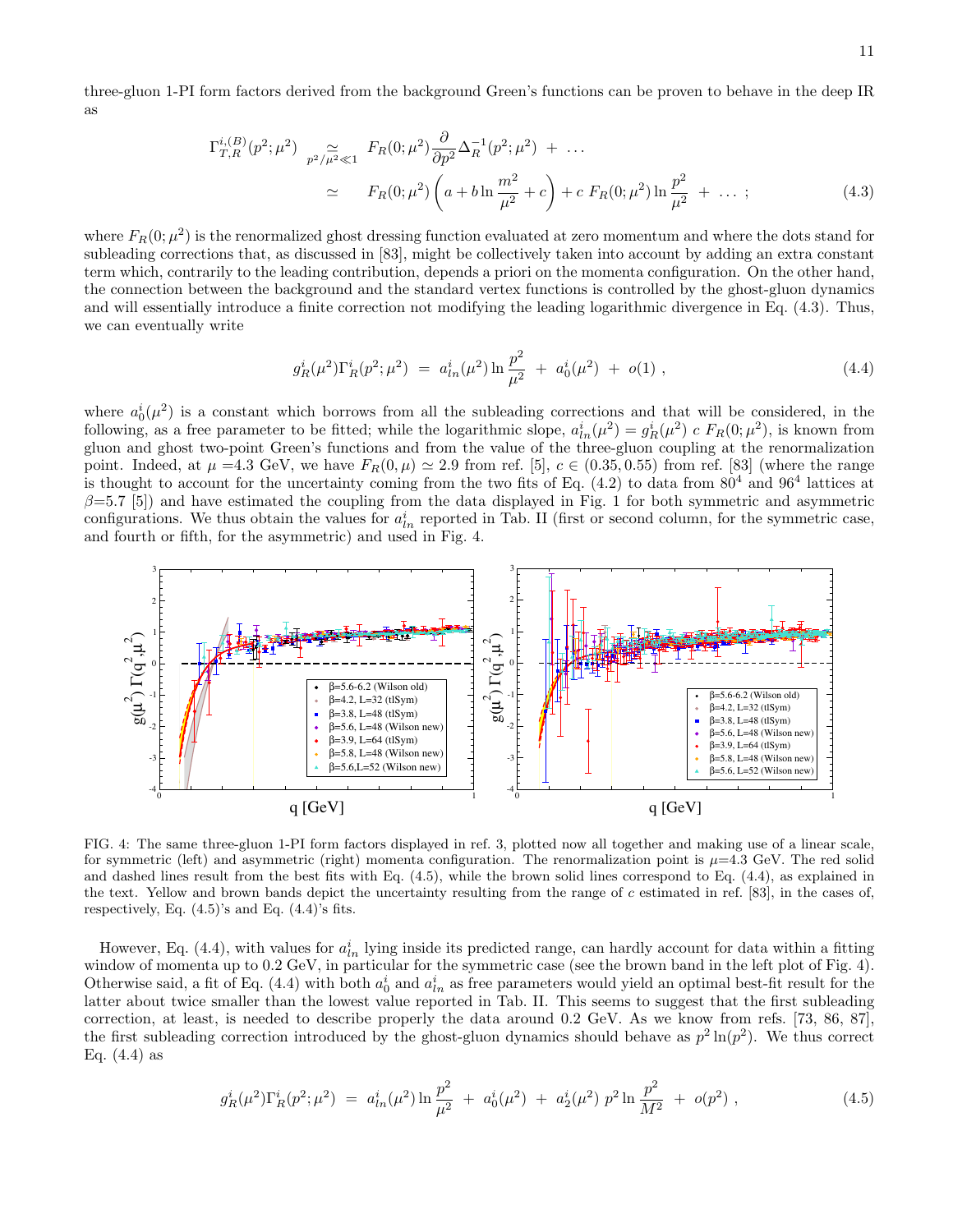|                |                  | $i = sym$        |           | $i =$ asym       |                  |           |  |
|----------------|------------------|------------------|-----------|------------------|------------------|-----------|--|
|                | Eq.(4.4)         | Eq. (4.5)        | Eq. (4.5) | Eq. (4.4)        | Eq. (4.5)        | Eq. (4.5) |  |
| $a_0^{(i)}$    | $13.2 - 20.0$    | 15.3-23.7        | 20.6      | 12.4-18.8        | 14.5-22.3        | 19.5      |  |
| $a_{ln}^{(i)}$ | $2.05 - 3.12(*)$ | $2.05 - 3.12(*)$ | 2.74      | $1.92 - 2.91(*)$ | $1.92 - 2.91(*)$ | $2.55(*)$ |  |
| $a_2^{(i)}$    |                  | 21.3-41.7        | 34.4      |                  | 26.1-42.5        | 36.6      |  |
| [GeV]<br>М     |                  | $0.78 - 0.71$    | 0.72      |                  | $0.70 - 0.69$    | 0.69      |  |

TABLE II: Best-fit parameters obtained by applying the SDE-based Ansatz to describe the three-gluon 1-PI form factors in symmetric and asymmetric configurations. First and fourth columns correspond to fits of Eq. (4.4) to, respectively, symmetric and asymmetric lattice data, with  $a_{ln}^i$  fixed by the estimates (lower and upper bounds) of c in ref. [83]; second and fifth stand for the fits with Eq. (4.5), also with  $a_{ln}^i$  fixed in the same way; and the third for a fit to the symmetric data with Eq. (4.5) and all the parameters free, while the sixth results from taking the value of c derived from symmetric data and so fixing  $a_{ln}^{asym}$  in a fit of Eq. (4.5) to the asymmetric data. The asterisk indicates that numbers do not result from a fit but are imposed, as above explained. The renormalization point is  $\mu$ =4.3 GeV.

where, again,  $a_2^i$  and M will be free parameters capturing subleading contributions. M differs a priori from the renormalization point since it is absorbing the  $\mathcal{O}(p^2)$ -contribution which, for the sake of consistence, is also required. Then, by applying Eq. (4.5) with  $a_{ln}^i$  also as a free parameter, we get the best fits displayed in solid red line in the left panels (for the symmetric case) of Figs. 3 and 4. These fits give a nice description of all data below 0.3 GeV and correspond to the best-fit parameters reported in Tab. II (third column). In particular, the optimal value for  $a_{ln}^{sym}(\mu^2)$ , combined with  $F_R(0,\mu^2)$  and  $g_R^{sym}(\mu^2)$ , allows for a prediction of the coefficient c controlling the massless ghost loop contribution,

$$
c \simeq 0.48 \tag{4.6}
$$

which happens to agree pretty well with the range of results obtained in ref. [53] from gluon propagator lattice data given in [5], namely  $c \in (0.35, 0.55)$ . Next, we can take this best-fit estimate of c, obtained from the symmetric configuration, to determine  $a_{ln}^{asym}$ , apply it in Eq. (4.5) and produce then the best fits for the asymmetric configuration displayed in the right panels of Fig. 3 and 4. In the view of all the plots and, specially, of Eq.  $(4.6)$ , it can be concluded that the lattice three-gluon vertex data we produced and introduced in the previous section (part of which were published and analyzed in [53]) are plainly consistent with their SDE description based on the PT-BFM approach and with the lattice ghost and gluon two-point Green's functions. We have also made fits with  $a_{ln}^{(i)}$  fixed by the upper and lower bounds for the range of c given in ref. [53] and produced the red dotted lines in the plots. The yellow band in between depicts, precisely, the region where the SDE-based Ansatz fits optimally the data, in consistence with the lattice two-point Green's functions.

The position of the zero crossing depends on the competition of the logarithm coming from the ghost loop, controlled by the coefficient c, against the effect of the finite subleading corrections, the details of which we only precise here by a direct fit to three-gluon lattice data. Applying the best-fit of Eq. (4.5) to the lattice data, the zero crossing is found to lie on  $p_0^{sym} \simeq 0.17$  GeV, for the symmetric case, and  $p_0^{asym} \simeq 0.16$  GeV, for the asymmetric; while, had we employed Eq. (4.4) with the best-fit parameters of Tab. II, one would obtain:  $p_0^i \simeq 0.17 \text{ GeV}$ , for both the symmetric and the asymmetric cases. Of course, there are non-negligible statistic and systematic uncertainties for these results. For instance, we estimate a relative error of around 15 % for the position of the zero crossing, when using Eq.  $(4.4)$ in the symmetric case; while, in the much noisier asymmetric case, we get a relative error of 34 %. Both are just statistical errors. In this work we do not aim on a very precise determination of the zero crossing but on a very strong confirmation that, after the appropriate projection, the nonperturbative ghost-loop contribution induces a logarithmic singularity at vanishing momentum for the three-gluon form factors, -independently of which particular momenta configuration we are considering-, which drives the vertex under question from positive to negative values.

#### V. CONCLUSIONS

We have investigated further on the IR structure of the three-gluon vertex, specially by studying the nonperturbative form factor associated to the tree-level tensor, precisely the one that should be invoked in the definition of the running strong coupling under the MOM renormalization prescription. Previous studies, both in lattice and continuous QCD –following various distinct approaches–, have provided with evidence for a change of sign of this form factor at a given momentum lying in the deep IR domain, at least for QCD without light quarks. It has been argued that the effect of light quarks would be only quantitative and consists of the shifting of the corresponding "zero crossing" down to the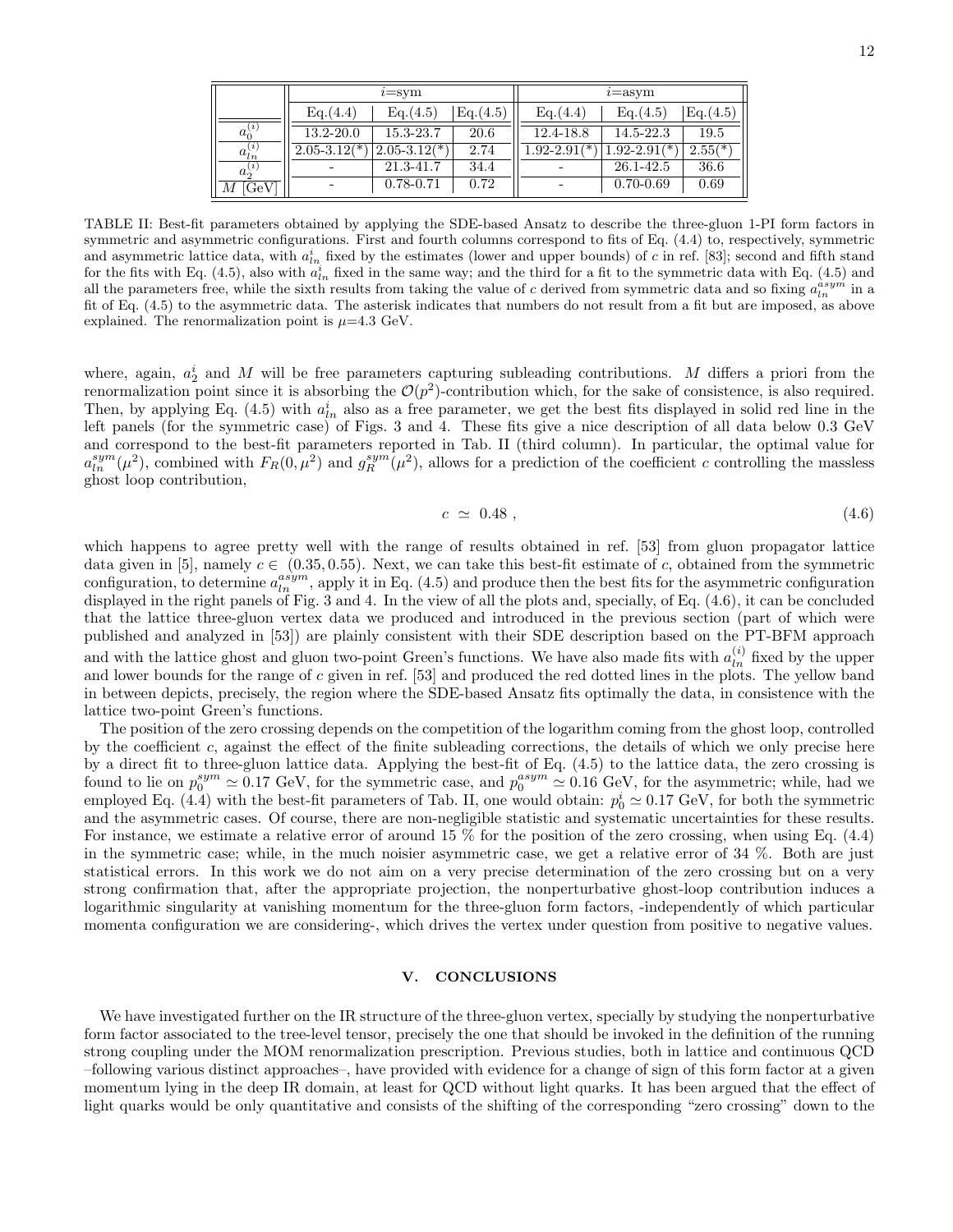IR. However, the issue has not been completely settled and one should be cautious about concluding the appearance of a zero-crossing in realistic QCD.

In this work, still exploiting gauge-field configurations from quenched lattice QCD simulations but at very large physical volumes, we presented a more refined and elaborated analysis of the detection of the zero crossing for some three-gluon vertex form factors. This very specific infrared feature is posited to be closely related to the masslessness of the Faddeev-Popov ghost propagator circulating in the nonperturbative loop diagrams contributing to the gluon vacuum polarization, which is the underlying source of the negative singularity for the three-gluon form factors forcing the change of sign. Indeed, such a negative singularity is more striking and easily discernible as an effect of the nonperturbative ghost loop than its direct impact on the gluon propagator. Provided that the nonperturbative ghost loops have been also recently shown to have a noteworthy impact on the quark-gluon interaction kernel and, hence, on a process-independent effective strong coupling based on the PT-BFM approach [88], the confirmation of the zero crossing and the numerical estimate of the ghost-loop impact (expressed by the coefficient c in Eq.  $(4.2)$ ) are also interesting results with possible phenomenological implications.

Compared to previous studies of the topic, we provided here more and stronger corroborative evidence to the statement in question. In particular by pushing the statistics and by employing different lattice actions (Wilson plaquette and tree-level Symanzik improved) we have under a much tighter control statistical and systematical uncertainties which lead us to make more clear statements both on the symmetric as well as the asymmetric momentum configuration. We provided a fully comprehensive and refined analysis grounded on its understanding within the framework of SDE under the PT-BFM scheme and recapitulated the basic argument on how, within this approach, the nonperturbative ghost-loop diagrams can lead to such a remarkable effect. On the basis of both our employment of pure gauge simulations with large physical volumes and our refined analysis, we managed not only to further solidify the zero crossing of the symmetric kinematical set-up but also of the much noisier asymmetric one that was previously smudged due to high statistical fluctuations.

#### Acknowledgments

We thank the support of Spanish MINECO FPA2014-53631-C2-2-P research project, SZ acknowledges support by the Alexander von Humboldt foundation and the National Science Foundation (USA) under grant PHY-1516509. We thank A. Athenodorou, D. Binosi and J. Papavassiliou for very fruitful discussions and for their participation in a previous work triggering this one. SZ is indebted to A. Sciarra for all his help regarding the CL2QCD code. CL2QCD is a Lattice QCD application based on OpenCL, applicable to CPUs and GPUs. Numerical computations have used resources of CINES and GENCI-IDRIS as well as resources at the IN2P3 computing facility in Lyon.

- [1] A. Cucchieri, A. Maas, and T. Mendes, Phys.Rev. D74, 014503 (2006), hep-lat/0605011.
- [2] A. Cucchieri, A. Maas, and T. Mendes, Phys.Rev. D77, 094510 (2008), 0803.1798.
- [3] A. Cucchieri and T. Mendes, PoS LAT2007, 297 (2007), 0710.0412.
- [4] A. Cucchieri and T. Mendes, PoS QCD-TNT09, 026 (2009), 1001.2584.
- [5] I. Bogolubsky, E. Ilgenfritz, M. Muller-Preussker, and A. Sternbeck, Phys.Lett. **B676**, 69 (2009), 0901.0736.
- [6] O. Oliveira and P. Silva, PoS LAT2009, 226 (2009), 0910.2897.
- [7] A. Ayala, A. Bashir, D. Binosi, M. Cristoforetti, and J. Rodriguez-Quintero, Phys. Rev. D86, 074512 (2012), 1208.0795.
- [8] A. G. Duarte, O. Oliveira, and P. J. Silva (2016), 1605.00594.
- [9] A. C. Aguilar, D. Binosi, and J. Papavassiliou, Phys. Rev. D78, 025010 (2008), 0802.1870.
- [10] P. Boucaud, J. Leroy, A. Le Yaouanc, J. Micheli, O. Pène, et al., JHEP 0806, 099 (2008), 0803.2161.
- [11] C. S. Fischer, A. Maas, and J. M. Pawlowski, Annals Phys. 324, 2408 (2009), 0810.1987.
- [12] J. Rodriguez-Quintero, JHEP 1101, 105 (2011), 1005.4598.
- [13] M. R. Pennington and D. J. Wilson, Phys. Rev. D84, 119901 (2011), 1109.2117.
- [14] P. Maris and C. D. Roberts, Int. J. Mod. Phys. E12, 297 (2003), nucl-th/0301049.
- [15] A. Aguilar and A. Natale, JHEP 0408, 057 (2004), erratum added online, jan/11/2005, hep-ph/0408254.
- [16] P. Boucaud, J. Leroy, A. Le Yaouanc, A. Lokhov, J. Micheli, et al. (2005), hep-ph/0507104.
- [17] C. S. Fischer, J.Phys.G G32, R253 (2006), hep-ph/0605173.
- [18] K.-I. Kondo, Phys. Rev. **D74**, 125003 (2006), hep-th/0609166.
- [19] D. Binosi and J. Papavassiliou, Phys. Rev. D77, 061702 (2008), 0712.2707.
- [20] D. Binosi and J. Papavassiliou, JHEP 11, 063 (2008), 0805.3994.
- [21] P. Boucaud, J. Leroy, A. Le Yaouanc, A. Lokhov, J. Micheli, et al., JHEP 0703, 076 (2007), hep-ph/0702092.
- [22] D. Dudal, S. Sorella, N. Vandersickel, and H. Verschelde, Phys.Rev. D77, 071501 (2008), 0711.4496.
- [23] D. Dudal, J. A. Gracey, S. P. Sorella, N. Vandersickel, and H. Verschelde, Phys.Rev. D78, 065047 (2008), 0806.4348.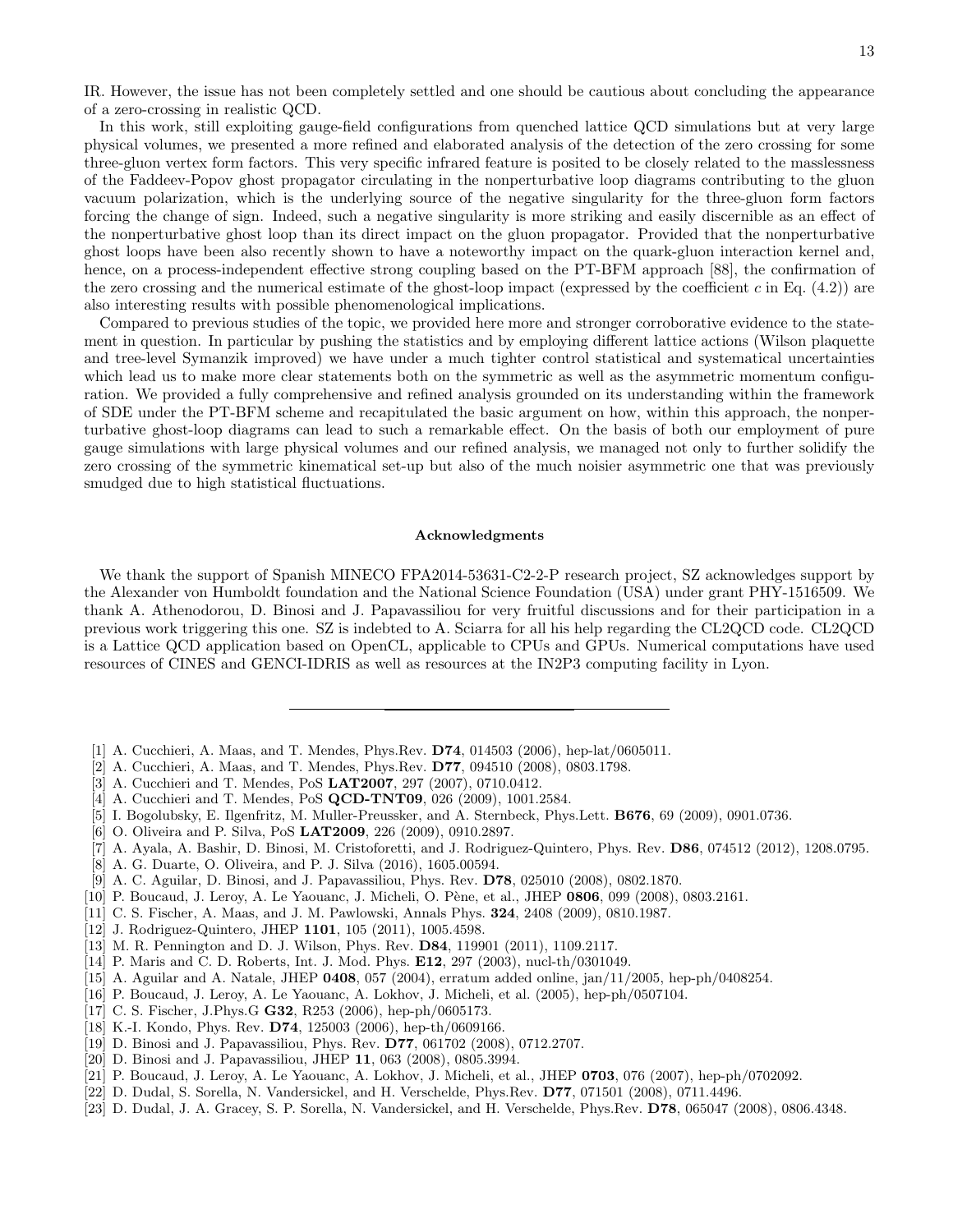- [24] K.-I. Kondo, Phys. Rev. D84, 061702 (2011), 1103.3829.
- [25] A. P. Szczepaniak and E. S. Swanson, Phys. Rev. D65, 025012 (2002), hep-ph/0107078.
- [26] A. P. Szczepaniak, Phys. Rev. D69, 074031 (2004), hep-ph/0306030.
- [27] D. Epple, H. Reinhardt, W. Schleifenbaum, and A. Szczepaniak, Phys.Rev. D77, 085007 (2008), 0712.3694.
- [28] A. P. Szczepaniak and H. H. Matevosyan, Phys. Rev. D81, 094007 (2010), 1003.1901.
- [29] P. Watson and H. Reinhardt, Phys.Rev. D82, 125010 (2010), 1007.2583.
- [30] P. Watson and H. Reinhardt, Phys. Rev. D85, 025014 (2012), 1111.6078.
- [31] L. Chang and C. D. Roberts, Phys. Rev. Lett. **103**, 081601 (2009), 0903.5461.
- [32] L. Chang, C. D. Roberts, and P. C. Tandy, Chin. J. Phys. 49, 955 (2011), 1107.4003.
- [33] S.-x. Qin, L. Chang, Y.-x. Liu, C. D. Roberts, and D. J. Wilson, Phys.Rev. C84, 042202 (2011), 1108.0603.
- [34] S.-x. Qin, L. Chang, Y.-x. Liu, C. D. Roberts, and D. J. Wilson, Phys. Rev. **C85**, 035202 (2012), 1109.3459.
- [35] A. Bashir, L. Chang, I. C. Cloet, B. El-Bennich, Y.-X. Liu, C. D. Roberts, and P. C. Tandy, Commun. Theor. Phys. 58, 79 (2012), 1201.3366.
- [36] G. Eichmann, Prog. Part. Nucl. Phys. **67**, 234 (2012).
- [37] I. C. Cloet and C. D. Roberts, Prog. Part. Nucl. Phys. 77, 1 (2014), 1310.2651.
- [38] D. Binosi, L. Chang, J. Papavassiliou, and C. D. Roberts (2014), 1412.4782.
- [39] M. Tissier and N. Wschebor, Phys.Rev. D82, 101701 (2010), 1004.1607.
- [40] M. Tissier and N. Wschebor, Phys. Rev. D84, 045018 (2011), 1105.2475.
- [41] D. Binosi and J. Papavassiliou, Phys.Rept. 479, 1 (2009), 0909.2536.
- [42] J. M. Cornwall, Phys.Rev. **D26**, 1453 (1982).
- [43] C. W. Bernard, Nucl. Phys. **B219**, 341 (1983).
- [44] J. F. Donoghue, Phys. Rev. **D29**, 2559 (1984).
- [45] O. Philipsen, Nucl. Phys. **B628**, 167 (2002), hep-lat/0112047.
- [46] A. C. Aguilar, D. Binosi, D. Ibaez, and J. Papavassiliou, Phys. Rev. D89, 085008 (2014), 1312.1212.
- [47] M. Pelaez, M. Tissier, and N. Wschebor, Phys. Rev. D88, 125003 (2013), 1310.2594.
- [48] A. Blum, M. Q. Huber, M. Mitter, and L. von Smekal, Phys. Rev. D89, 061703 (2014), 1401.0713.
- [49] G. Eichmann, R. Williams, R. Alkofer, and M. Vujinovic, Phys. Rev. D89, 105014 (2014), 1402.1365.
- [50] A. K. Cyrol, L. Fister, M. Mitter, J. M. Pawlowski, and N. Strodthoff, Phys. Rev. D94, 054005 (2016), 1605.01856.
- [51] D. Binosi, D. Ibaez, and J. Papavassiliou, JHEP 09, 059 (2014), 1407.3677.
- [52] A. K. Cyrol, M. Q. Huber, and L. von Smekal, Eur. Phys. J. C75, 102 (2015), 1408.5409.
- [53] A. Athenodorou, D. Binosi, P. Boucaud, F. De Soto, J. Papavassiliou, J. Rodriguez-Quintero, and S. Zafeiropoulos, Phys. Lett. B761, 444 (2016), 1607.01278.
- [54] A. G. Duarte, O. Oliveira, and P. J. Silva, Phys. Rev. D94, 074502 (2016), 1607.03831.
- [55] J. S. Ball and T.-W. Chiu, Phys.Rev. **D22**, 2550 (1980).
- [56] B. Alles, D. Henty, H. Panagopoulos, C. Parrinello, C. Pittori, et al., Nucl.Phys. **B502**, 325 (1997), hep-lat/9605033.
- [57] P. Boucaud, J. Leroy, J. Micheli, O. Pène, and C. Roiesnel, JHEP 9810, 017 (1998), hep-ph/9810322.
- [58] P. Boucaud, A. Le Yaouanc, J. Leroy, J. Micheli, O. Pène, and J. Rodríguez-Quintero, Phys.Lett. **B493**, 315 (2000), hep-ph/0008043.
- [59] P. Boucaud, A. Le Yaouanc, J. Leroy, J. Micheli, O. Pène, and J. Rodríguez-Quintero, Phys.Rev. D63, 114003 (2001), hep-ph/0101302.
- [60] F. De Soto and J. Rodriguez-Quintero, Phys.Rev. D64, 114003 (2001), hep-ph/0105063.
- [61] P. Boucaud, M. Brinet, F. De Soto, V. Morenas, O. Pne, K. Petrov, and J. Rodriguez-Quintero, JHEP 04, 086 (2014), 1310.4087.
- [62] L. von Smekal, R. Alkofer, and A. Hauck, Phys. Rev. Lett. 79, 3591 (1997), hep-ph/9705242.
- [63] A. Sternbeck et al., PoS **LAT2007**, 256 (2007), 0710.2965.
- [64] P. Boucaud, F. De Soto, J. Leroy, A. Le Yaouanc, J. Micheli, O. Pène, and J. Rodríguez-Quintero, Phys.Rev. D79, 014508 (2009), 0811.2059.
- [65] L. von Smekal, K. Maltman, and A. Sternbeck, Phys. Lett. B681, 336 (2009), 0903.1696.
- [66] K. G. Chetyrkin and T. Seidensticker, Phys. Lett. B495, 74 (2000), hep-ph/0008094.
- [67] K. Chetyrkin and A. Retey (2000), hep-ph/0007088.
- [68] A. C. Aguilar and J. Papavassiliou, JHEP 0612, 012 (2006), hep-ph/0610040.
- [69] A. C. Aguilar, D. Binosi, J. Papavassiliou, and J. Rodriguez-Quintero, Phys. Rev. D80, 085018 (2009), 0906.2633.
- [70] C. S. Fischer and J. M. Pawlowski, Phys. Rev. D80, 025023 (2009), 0903.2193.
- [71] A. Aguilar, D. Binosi, and J. Papavassiliou, JHEP 1007, 002 (2010), 1004.1105.
- [72] R. Williams, C. S. Fischer, and W. Heupel, Phys. Rev. D93, 034026 (2016), 1512.00455.
- [73] D. Binosi, C. D. Roberts, and J. Rodriguez-Quintero (2016), 1611.03523.
- [74] A. C. Aguilar, D. Binosi, and J. Papavassiliou, Phys. Rev. D86, 014032 (2012), 1204.3868.
- [75] A. C. Aguilar, D. Binosi, and J. Papavassiliou, Phys. Rev. D88, 074010 (2013), 1304.5936.
- [76] P. Boucaud, F. De Soto, A. Le Yaouanc, J. P. Leroy, J. Micheli, H. Moutarde, O. Pene, and J. Rodriguez-Quintero, JHEP 04, 005 (2003), hep-ph/0212192.
- [77] P. Boucaud, F. De Soto, A. Le Yaouanc, J. P. Leroy, J. Micheli, O. Pene, and J. Rodriguez-Quintero, Phys. Rev. D70, 114503 (2004), hep-ph/0312332.
- [78] P. Weisz, Nucl. Phys. **B212**, 1 (1983).
- [79] D. Becirevic, P. Boucaud, J. Leroy, J. Micheli, O. Pene, J. Rodriguez-Quintero, and C. Roiesnel, Phys. Rev. D60, 094509